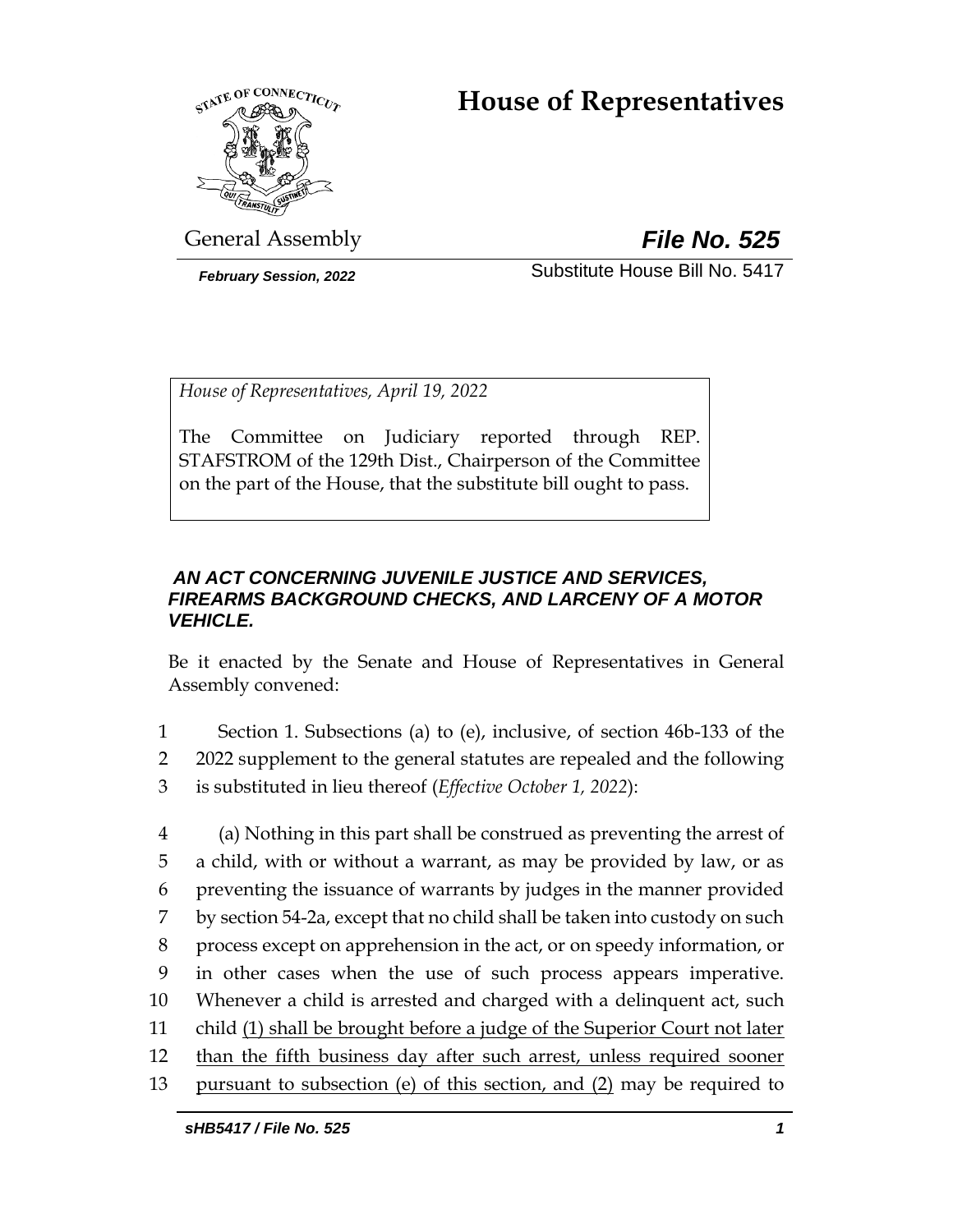submit to the taking of his photograph, physical description and fingerprints. Notwithstanding the provisions of section 46b-124, as 16 amended by this act, the name, photograph and custody status of any child arrested for the commission of a capital felony under the provisions of section 53a-54b in effect prior to April 25, 2012, or class A felony may be disclosed to the public.

 (b) Whenever a child is brought before a judge of the Superior Court, which court shall be the court that has jurisdiction over juvenile matters where the child resides if the residence of such child can be determined, such judge shall immediately have the case proceeded upon as a juvenile matter. Such judge may admit the child to bail or release the child in the custody of the child's parent or parents, the child's guardian 26 or some other suitable person to appear before the Superior Court when ordered. If there is probable cause to believe that the child has committed the acts alleged, the court may consider if the child should be assessed for services. Such assessment shall be held not later than two weeks after the child is arraigned and such child shall have the right to 31 counsel at such assessment. If detention becomes necessary, such detention shall be in the manner prescribed by this chapter, provided the child shall be placed in the least restrictive environment possible in a manner consistent with public safety.

 (c) (1) Upon the arrest of any child by an officer, such officer may **[**(1)**]** (A) release the child to the custody of the child's parent or parents, guardian or some other suitable person or agency, **[**(2)**]** (B) at the discretion of the officer, release the child to the child's own custody, or **[**(3)**]** (C) seek a court order to detain the child in a juvenile residential center. No child may be placed in a juvenile residential center unless a judge of the Superior Court determines, based on the available facts, that **[**(A)**]** (i) there is probable cause to believe that the child has committed the acts alleged, **[**(B) there is no appropriate less restrictive alternative available**]** (ii) detention of the child is more reasonable than an appropriate less restrictive alternative, and **[**(C)**]** (iii) there is **[**(i)**]** (I) probable cause to believe that the level of risk that the child poses to public safety if released to the community prior to the court hearing or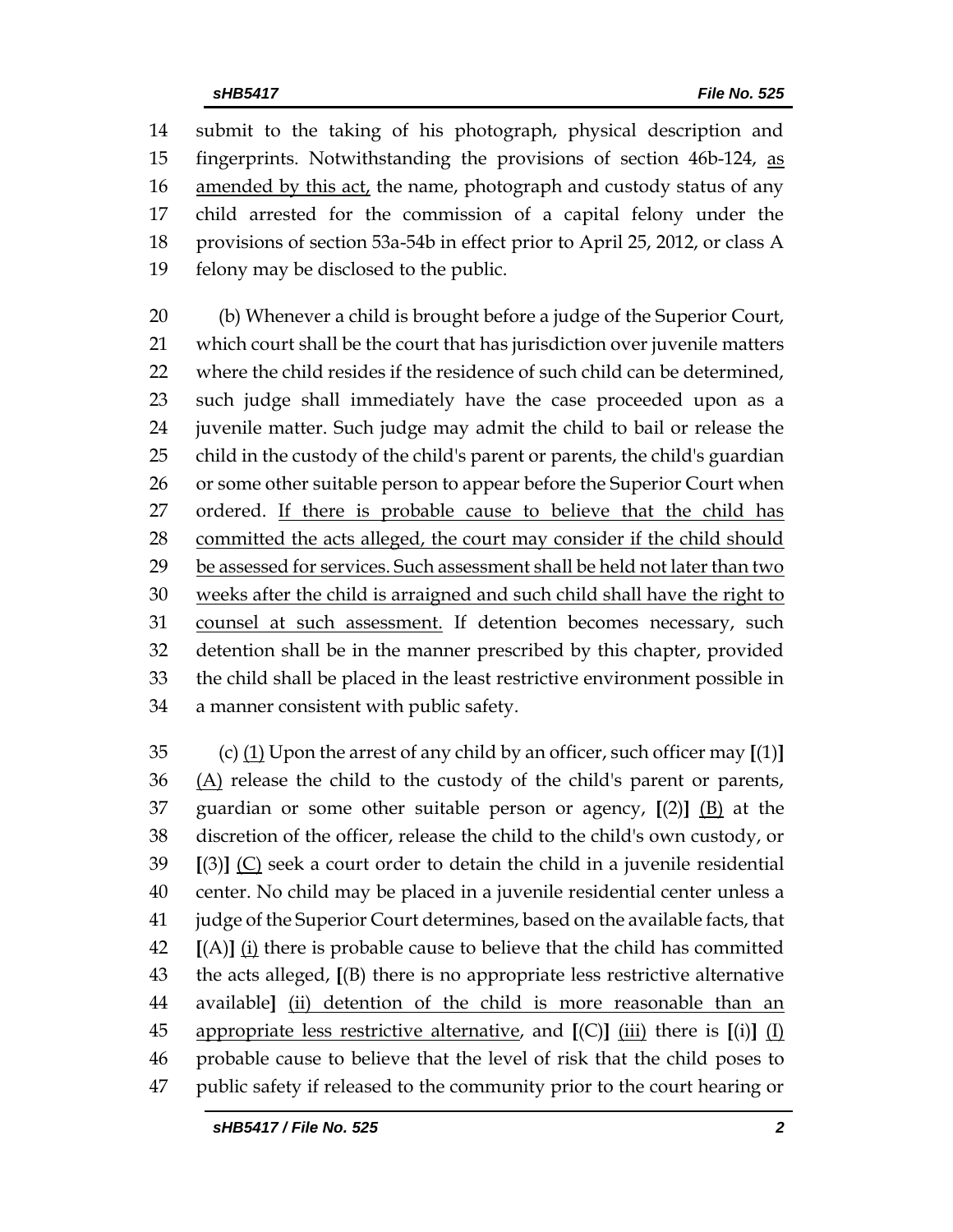disposition cannot be managed in a less restrictive setting, **[**(ii)**]** (II) a need to hold the child in order to ensure the child's appearance before the court or compliance with court process, as demonstrated by the child's previous failure to respond to the court process, or **[**(iii)**]** (III) a need to hold the child for another jurisdiction. No child shall be held in any juvenile residential center unless an order to detain is issued by a 54 judge of the Superior Court. If any such judge declines to detain a child, 55 such judge shall, not later than forty-eight hours after such declination, articulate the reasons in writing for not holding the child in a juvenile residential center.

 (2) A judge of the Superior Court may order any child who is released into the custody of his or her parent or guardian or some other suitable person or agency after being charged with a second or subsequent delinquency offense involving a motor vehicle, as defined in section 46b-133j, as amended by this act, or property theft, to be electronically monitored by using a global positioning system device until such child's case is disposed of. Any failure by the child to adhere to the judge's order concerning electronic monitoring shall result in immediate detention of such child.

 (d) When a child is arrested for the commission of a delinquent act and the child is not placed in a juvenile residential center or referred to a diversionary program, an officer shall serve a written complaint and summons on the child and the child's parent, guardian or some other suitable person or agency. If such child is released to the child's own custody, the officer shall make reasonable efforts to notify, and to provide a copy of a written complaint and summons to, the parent or guardian or some other suitable person or agency prior to the court date on the summons. If any person so summoned wilfully fails to appear in court at the time and place so specified, the court may issue a warrant for the child's arrest or a capias to assure the appearance in court of such parent, guardian or other person. If a child wilfully fails to appear in response to such a summons, the court may order such child taken into custody and such child may be charged with the delinquent act of wilful failure to appear under section 46b-120, as amended by this act. The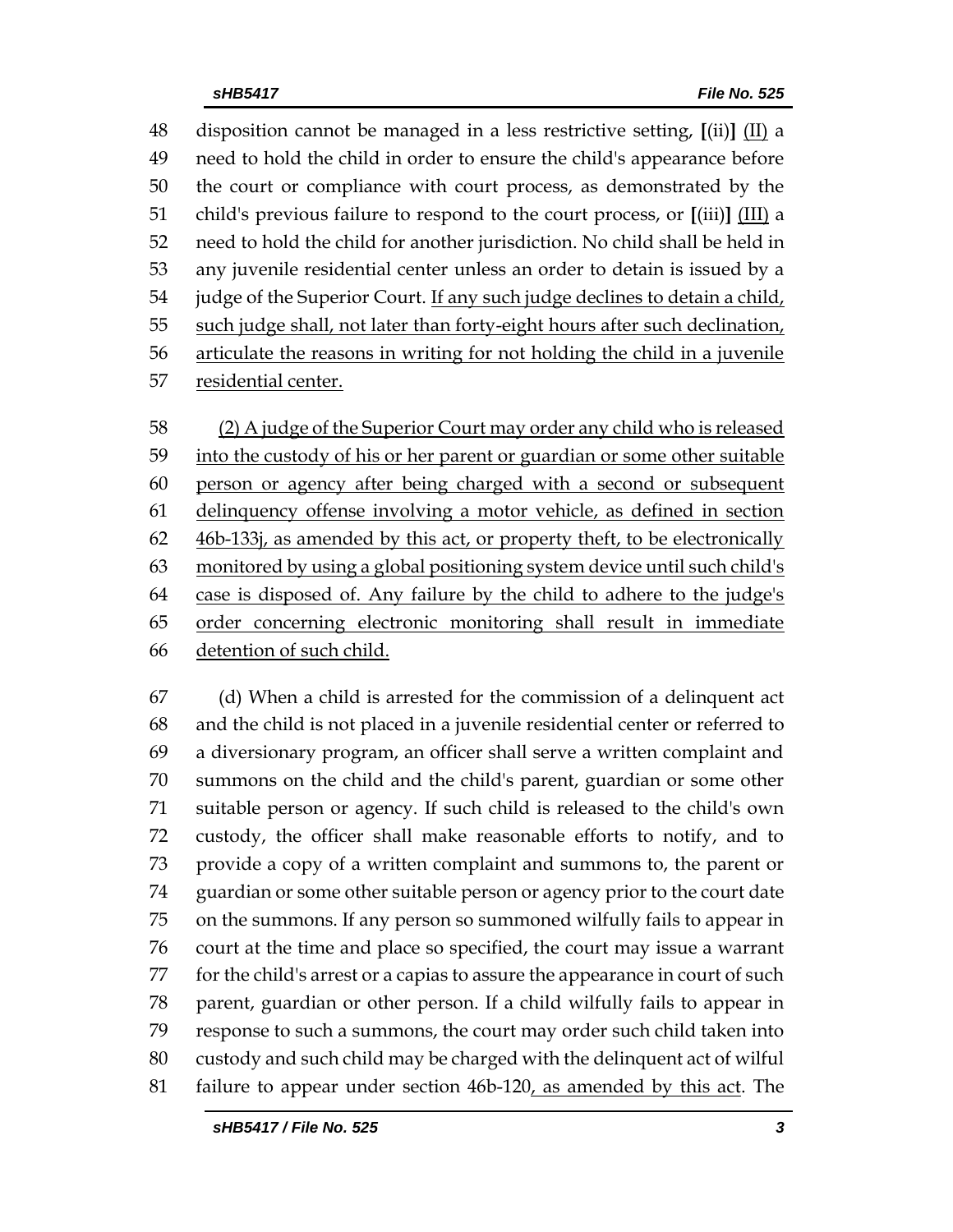court may punish for contempt, as provided in section 46b-121, any parent, guardian or other person so summoned who wilfully fails to appear in court at the time and place so specified.

 (e) When a child is arrested for the commission of a delinquent act and is placed in a juvenile residential center pursuant to subsection (c) of this section, such child may be detained pending a hearing which shall be held on the business day next following the child's arrest. No child may be detained after such hearing unless the court determines, based on the available facts, that (1) there is probable cause to believe that the child has committed the acts alleged, (2) there is no less restrictive alternative available, and (3) through the use of the detention risk screening instrument developed pursuant to section 46b-133g, that there is (A) probable cause to believe that the level of risk the child poses to public safety if released to the community prior to the court hearing or disposition cannot be managed in a less restrictive setting, **[**;**]** (B) a need to hold the child in order to ensure the child's appearance before the court or compliance with court process, as demonstrated by the child's previous failure to respond to the court process, or (C) a need to hold the child for another jurisdiction. Such probable cause may be shown by sworn affidavit in lieu of testimony. No child shall be released from a juvenile residential center who is alleged to have committed a serious juvenile offense except by order of a judge of the Superior Court. The court may, in its discretion, consider as an alternative to detention a suspended detention order with graduated sanctions to be imposed based on the detention risk screening for such child, using the instrument developed pursuant to section 46b-133g. Any child confined in a community correctional center or lockup shall be held in an area separate and apart from any adult detainee, except in the case of a nursing infant, and no child shall at any time be held in solitary confinement. **[**or**]** No such child may be held for a period that exceeds six hours, except such child may be held for a period that does not exceed eight hours in a case where an officer has submitted an 114 application for an order of detention and the judge has not yet ruled on 115 such application, or if such officer has been unable to contact such 116 child's parent or guardian. When a female child is held in custody, she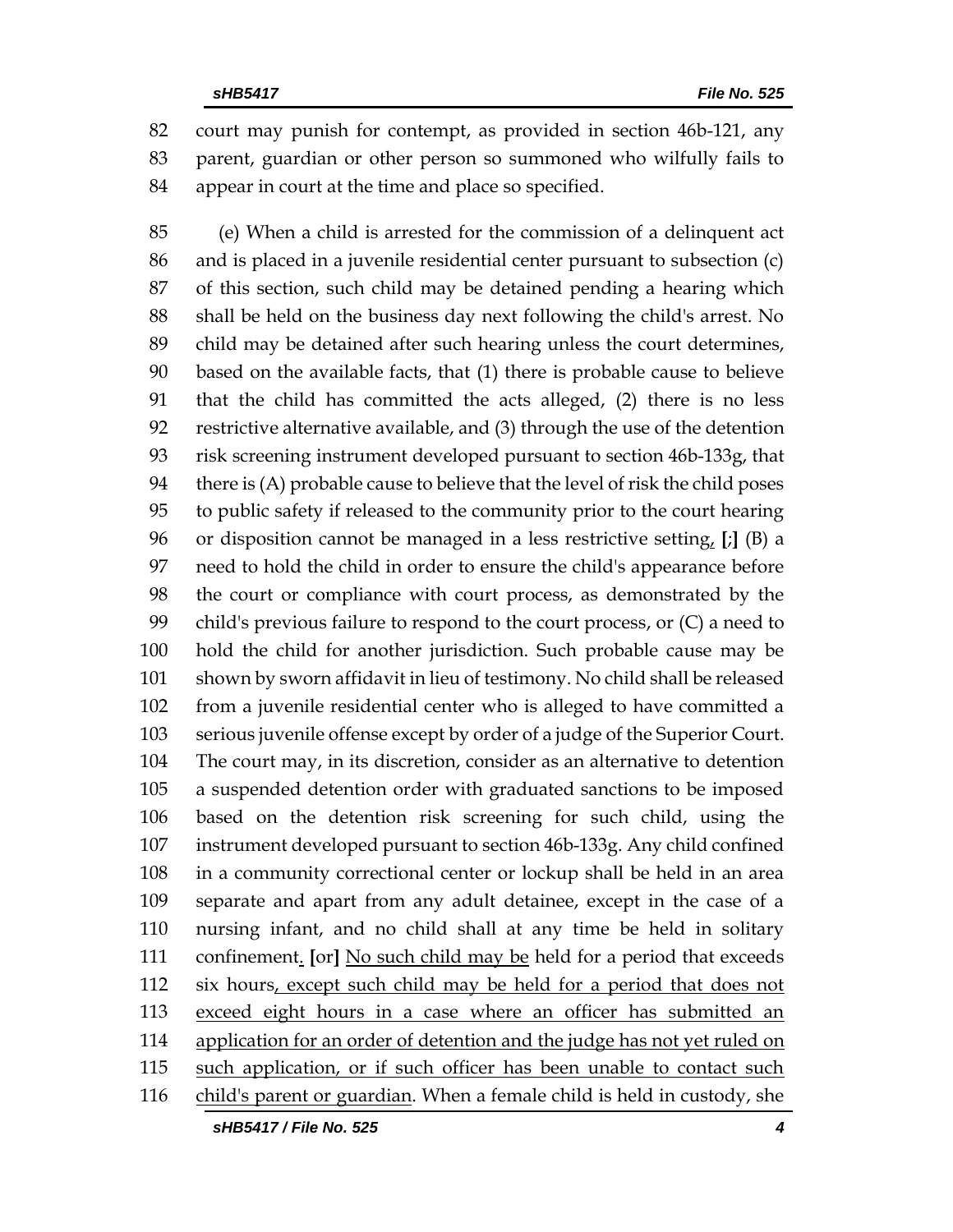shall, as far as possible, be in the charge of a woman attendant.

 Sec. 2. Section 46b-133d of the general statutes is repealed and the following is substituted in lieu thereof (*Effective October 1, 2022*):

 (a) For the purposes of this section, "special juvenile probation" means a period of probation imposed by the superior court for juvenile 122 matters upon a child in a proceeding designated as a serious homicide, firearm or sexual offender prosecution during which the child is supervised by a juvenile probation officer prior to such child attaining eighteen years of age and by an adult probation officer after such child attains eighteen years of age.

 (b) Whenever a child is referred for (1) the commission of any crime of (A) murder or manslaughter in the first degree, (B) a violation of section 53a-56a, 53a-60a, 53a-60c, 53a-92a, 53a-94a, 53a-102a, 53a-103a or 53a-212, or (C) a violation of section 53a-59, 53a-101 or 53a-136a if such violation involved the use of a firearm, or (2) the commission of any 132 crime of a sexual nature, and such case is not transferred to the regular criminal docket pursuant to section 46b-127, the prosecutorial official may request the court to designate the proceeding as a serious homicide, firearm or sexual offender prosecution.

 (c) If a prosecutorial official requests that a proceeding be designated as a serious homicide, firearm or sexual offender prosecution, the court shall hold a hearing not later than thirty days after the filing of such request unless good cause is shown by the prosecutorial official or by 140 the child as to why the hearing should not be held within such period. If good cause is shown, the hearing shall be held not later than ninety days after the filing of such request. The court shall decide whether to designate the proceeding as a serious homicide, firearm or sexual offender prosecution not later than thirty days after the completion of such hearing. The court shall grant the request to designate the proceeding as a serious homicide, firearm or sexual offender prosecution if the court finds probable cause to believe the child has 148 committed the felony act charged and the prosecutorial official shows by **[**a preponderance of the**]** clear and convincing evidence that such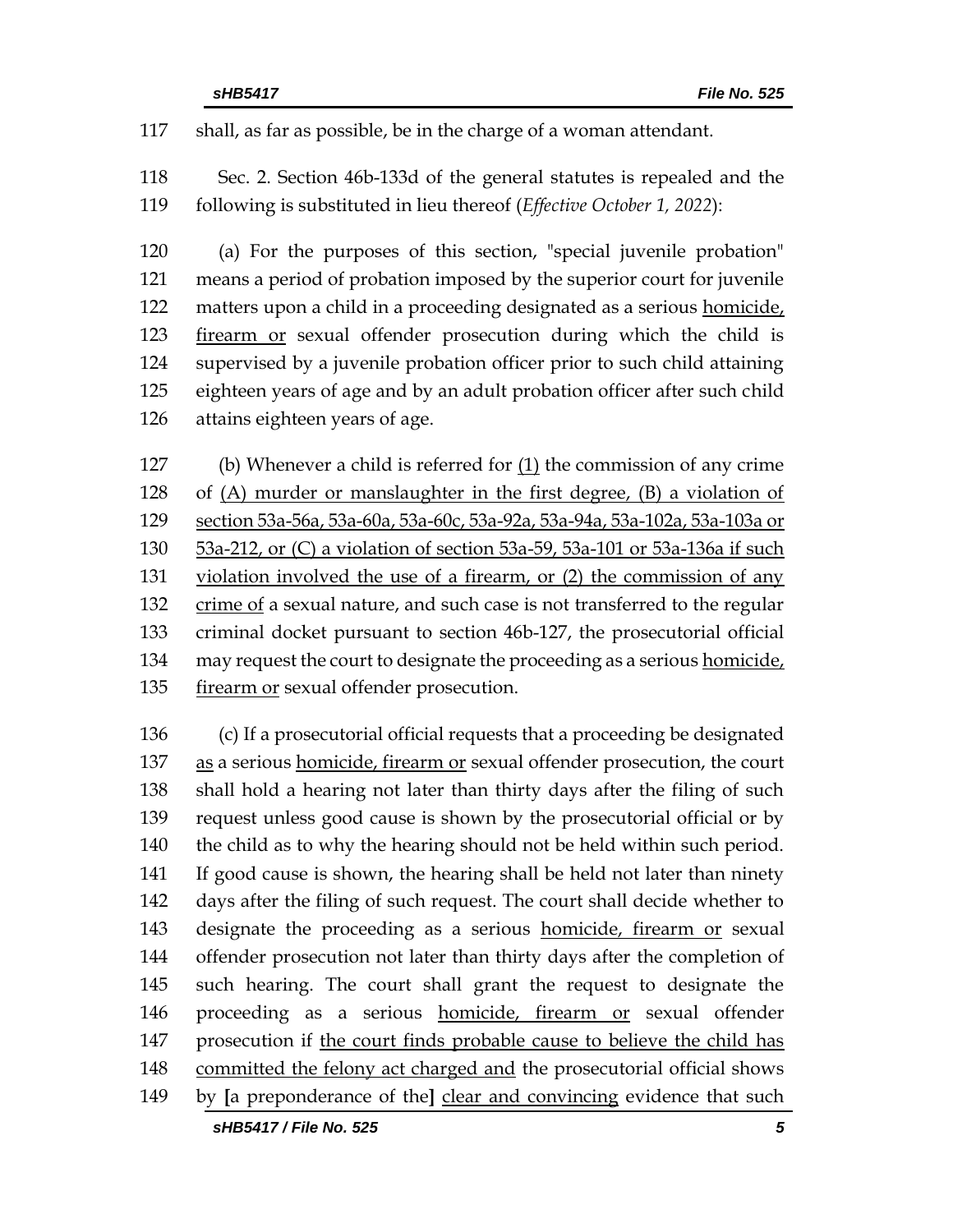designation will serve the public safety. The decision to designate the proceeding as a serious homicide, firearm or sexual offender prosecution shall not be a final judgment for purposes of appeal.

 (d) A proceeding designated as a serious homicide, firearm or sexual offender prosecution pursuant to subsection (c) of this section shall be held before the court without a jury provided the child has waived the right to a trial by jury. If a child is convicted of or pleads guilty or nolo contendere to a charge in a proceeding that has been designated as a serious homicide, firearm or sexual offender prosecution, the court shall: (1) Sentence the child in accordance with section 46b-140, 160 provided such sentence may be extended for a period not to exceed sixty months, (2) sentence the child to a period of special juvenile probation of at least five years, to commence upon the release of the child from the institution, agency or program in whose care the child had been placed, and (3) sentence the child in accordance with section 53a-28 with the execution of such sentence stayed on the condition that the child not violate the conditions of the sentence imposed pursuant to subdivisions (1) and (2) of this subsection or commit a subsequent crime.

 (e) Whenever **[**it appears**]** there is probable cause to believe that a child who has been sentenced pursuant to subsection (d) of this section has violated the conditions of the sentence imposed pursuant to subdivision (2) of said subsection or has committed a subsequent crime, the court may **[**, without notice, order that the child be immediately**]** issue a warrant for the arrest of the child for a violation of the conditions of the sentence imposed pursuant to subsection (d) of this section and may order that the child be taken into custody in accordance with the provisions of sections 46b-125 and 53a-32. If such violation of probation or subsequent crime occurs prior to the person attaining eighteen years of age, the matter shall be handled by the superior court for juvenile matters. If such violation of probation or subsequent crime occurs after the person has attained eighteen years of age, the matter shall be handled by the regular criminal docket of the Superior Court. Whenever such matter is handled by the superior court for juvenile matters, the court shall notify the child and such child's parent or guardian and the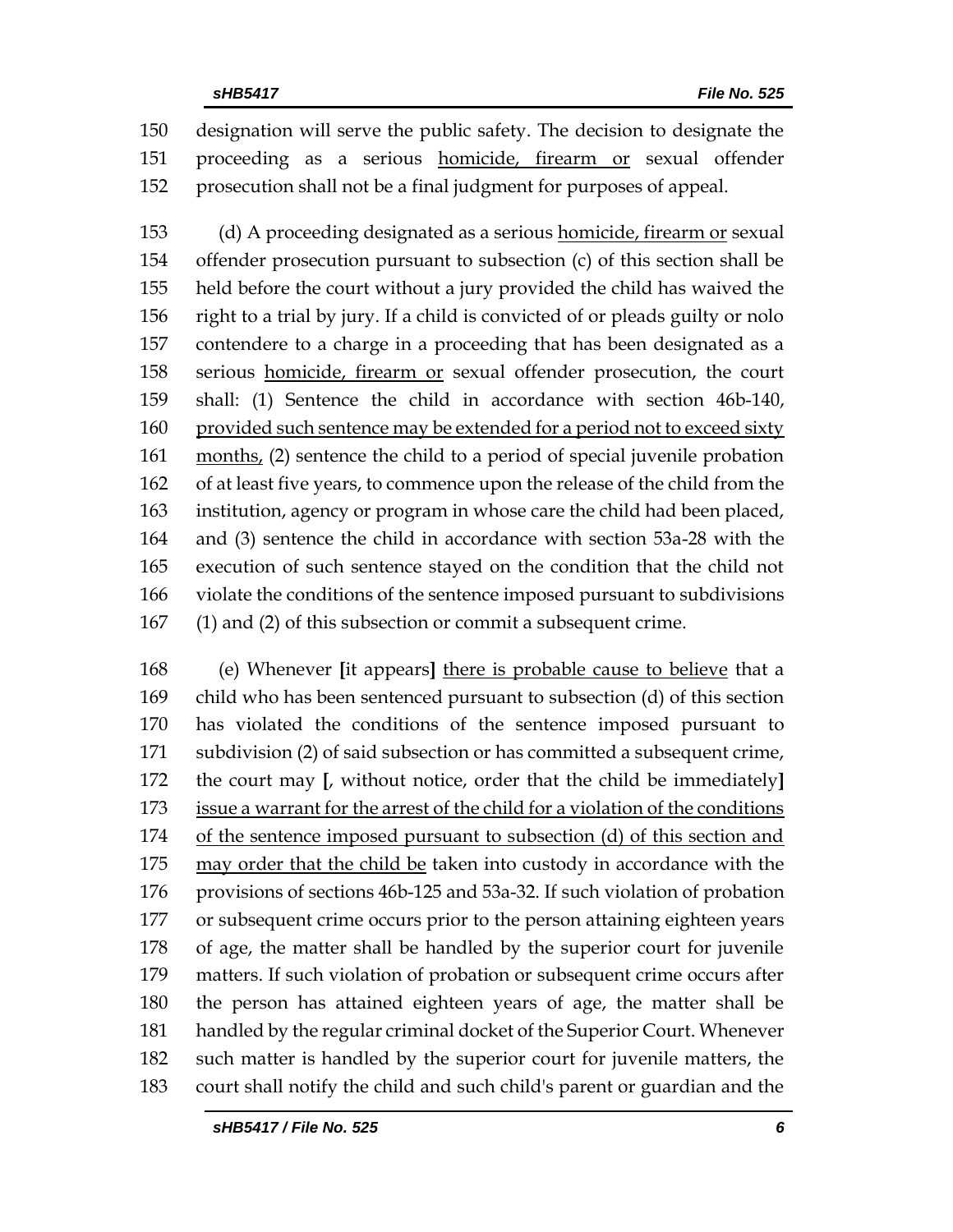attorney of record, if any, in writing of the reasons alleged to exist for the lifting of the stay of execution of the sentence imposed pursuant to subdivision (3) of subsection (d) of this section. If the child challenges such reasons, the court shall hold a hearing at which the child shall be entitled to be heard and be represented by counsel. After such hearing, 189 if the court finds that  $(1)$  the child has violated the conditions of the sentence imposed pursuant to subdivision (2) of subsection (d) of this section, **[**or**]** (2) committed a subsequent crime, or (3) by clear and convincing evidence that the best interest of the community cannot be served by continued supervision by the superior court for juvenile matters or in the community, it shall order the child to serve a sentence not to exceed that imposed pursuant to subdivision (3) of subsection (d) of this section unless it determines there are mitigating circumstances that justify continuing the stay of execution and specifically states such mitigating circumstances in writing for the record. The child shall receive credit against any sentence imposed pursuant to subdivision (3) of subsection (d) of this section for time served in a juvenile facility pursuant to the sentence imposed pursuant to subdivision (1) of said subsection.

203 (f) When a proceeding has been designated <u>as</u> a serious homicide, 204 firearm or sexual offender prosecution pursuant to subsection (c) of this section and the child does not waive the right to a trial by jury, the court shall transfer the case from the docket for juvenile matters to the regular criminal docket of the Superior Court. Upon transfer, such child shall stand trial and be sentenced, if convicted, as if such child were eighteen years of age, subject to the provisions of section 54-91g, except that no such child shall be placed in a correctional facility but shall be maintained in a facility for children and youths until such child attains eighteen years of age or until such child is sentenced, whichever occurs first. Such child shall receive credit against any sentence imposed for time served in a juvenile facility prior to the effectuation of the transfer. A child who has been transferred may enter a guilty plea to a lesser offense if the court finds that such plea is made knowingly and voluntarily. Any child transferred to the regular criminal docket who pleads guilty to a lesser offense shall not resume such child's status as a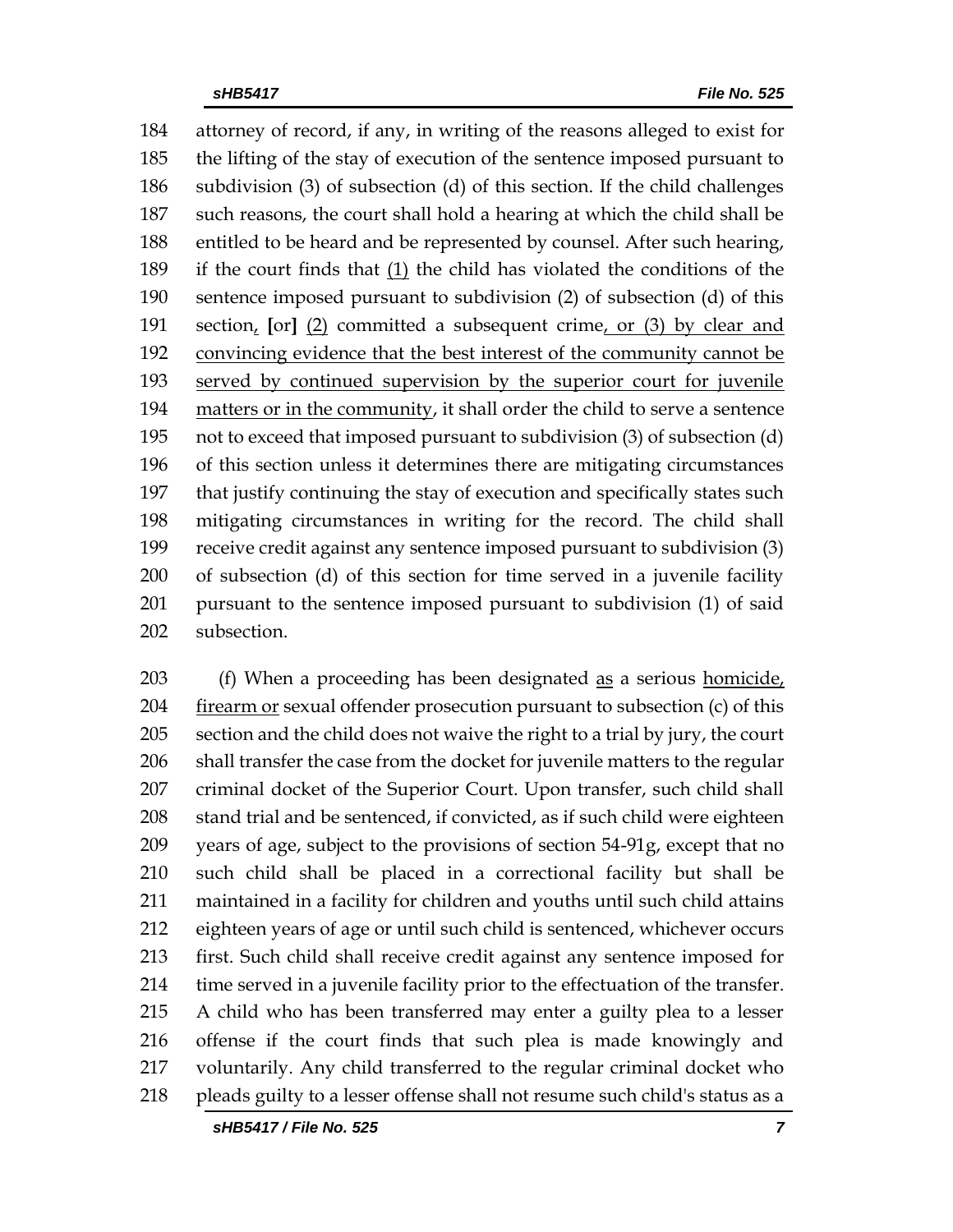juvenile regarding such offense. If the action is dismissed or nolled or if such child is found not guilty of the charge for which such child was transferred, the child shall resume such child's status as a juvenile until such child attains eighteen years of age.

 Sec. 3. Subsection (c) of section 29-33 of the general statutes is repealed and the following is substituted in lieu thereof (*Effective October 1, 2022*):

 (c) No person, firm or corporation shall sell, deliver or otherwise 227 transfer any pistol or revolver except upon written application on a form prescribed and furnished by the Commissioner of Emergency Services and Public Protection. Such person, firm or corporation shall ensure that all questions on the application are answered properly prior to releasing the pistol or revolver and shall retain the application, which shall be attached to the federal sale or transfer document, for at least twenty years or until such vendor goes out of business. Such application shall be available for inspection during normal business hours by law enforcement officials. No sale, delivery or other transfer of any pistol or revolver shall be made unless the person making the purchase or to whom the same is delivered or transferred is personally known to the person selling such pistol or revolver or making delivery or transfer thereof or provides evidence of his identity in the form of a motor vehicle operator's license, identity card issued pursuant to section 1-1h or valid passport. No sale, delivery or other transfer of any pistol or revolver shall be made until the person, firm or corporation making such transfer obtains an authorization number from the Commissioner of Emergency Services and Public Protection. Said commissioner shall perform the national instant criminal background check and make a reasonable effort to determine whether there is any reason that would prohibit such applicant from possessing a pistol or revolver as provided in section 53a-217c. If the commissioner determines the existence of such 249 a reason, the commissioner shall  $(1)$  deny the sale and no pistol or revolver shall be sold, delivered or otherwise transferred by such 251 person, firm or corporation to such applicant, and (2) inform the chief of police of the town in which the applicant resides, or, where there is no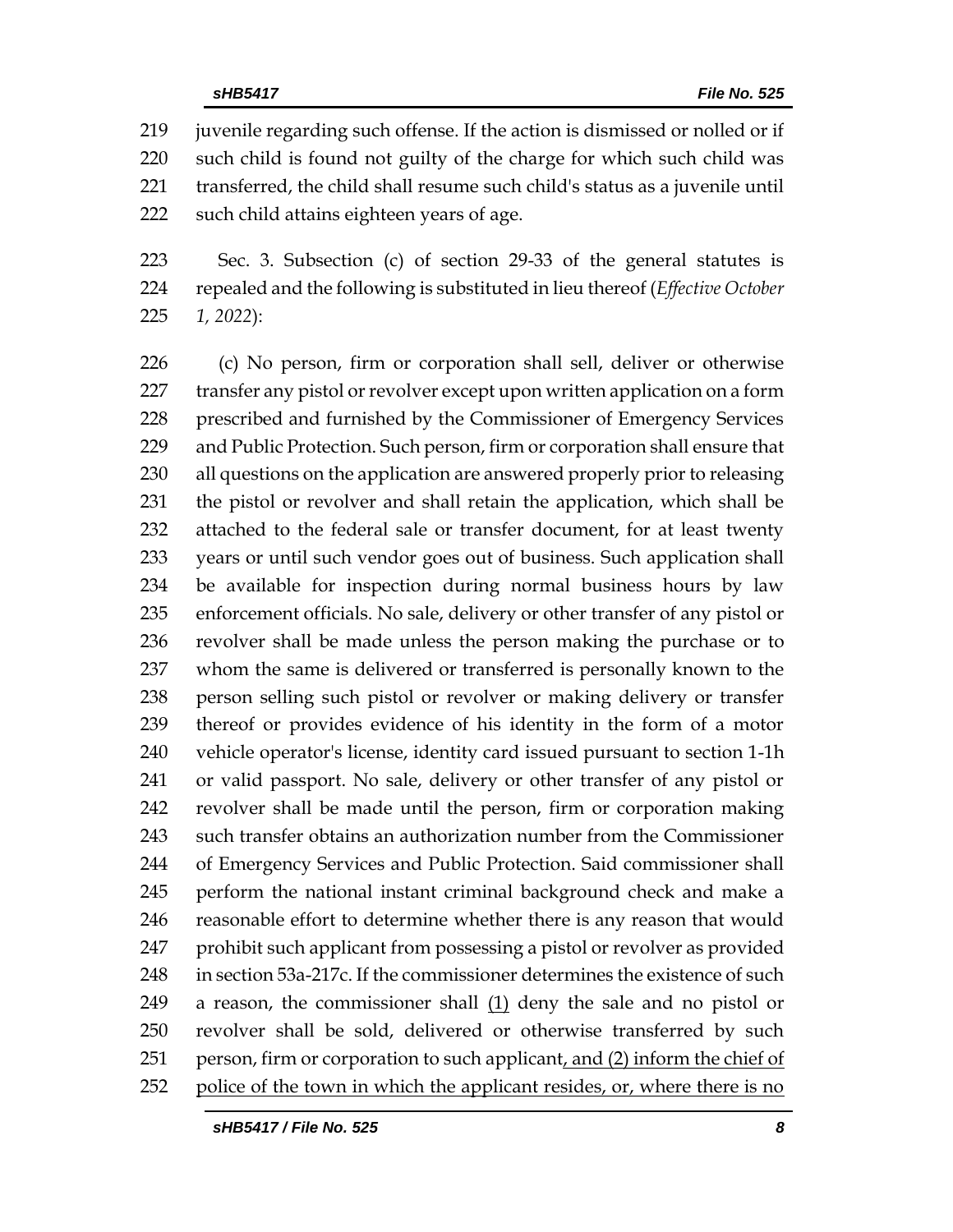Sec. 4. Subsection (d) of section 29-37a of the general statutes is repealed and the following is substituted in lieu thereof (*Effective October 1, 2022*):

 (d) No person, firm or corporation may sell, deliver or otherwise transfer, at retail, any long gun to any person unless such person makes application on a form prescribed and furnished by the Commissioner of Emergency Services and Public Protection, which shall be attached by the transferor to the federal sale or transfer document and filed and retained by the transferor for at least twenty years or until such transferor goes out of business. Such application shall be available for inspection during normal business hours by law enforcement officials. No such sale, delivery or other transfer of any long gun shall be made until the person, firm or corporation making such sale, delivery or transfer has ensured that such application has been completed properly and has obtained an authorization number from the Commissioner of Emergency Services and Public Protection for such sale, delivery or transfer. The Department of Emergency Services and Public Protection shall make every effort, including performing the national instant criminal background check, to determine if the applicant is eligible to receive such long gun. If it is determined that the applicant is ineligible 276 to receive such long gun, the Commissioner of Emergency Services and 277 Public Protection shall immediately notify the (1) person, firm or corporation to whom such application was made and no such long gun shall be sold, delivered or otherwise transferred to such applicant by 280 such person, firm or corporation, and (2) chief of police of the town in which the applicant resides, or, where there is no chief of police, the warden of the borough or the first selectman of the town, as the case may be, that the applicant is not eligible to receive a long gun. When any long gun is delivered in connection with any sale or purchase, such long 285 gun shall be enclosed in a package, the paper or wrapping of which shall be securely fastened, and no such long gun when delivered on any sale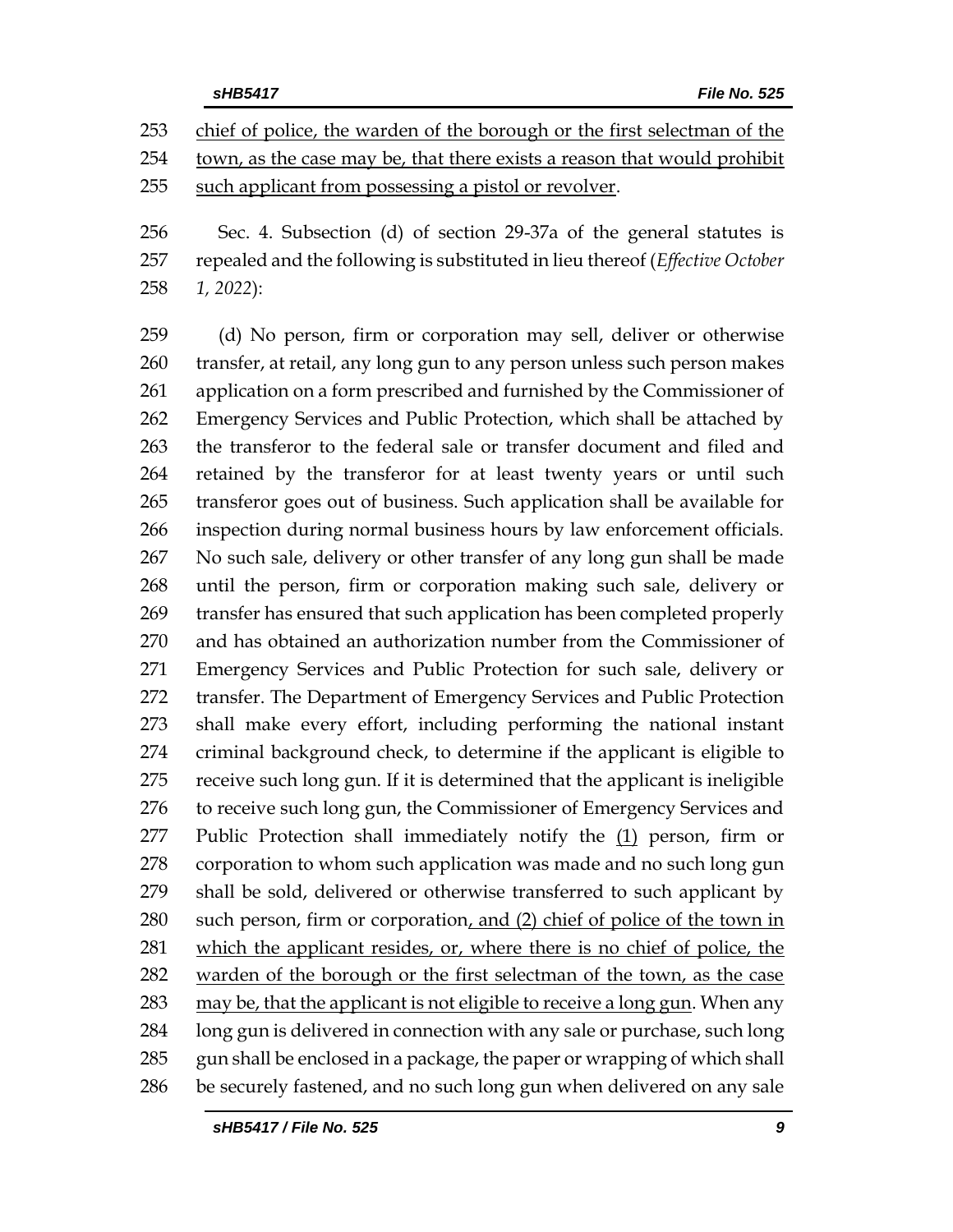or purchase shall be loaded or contain any gunpowder or other explosive or any bullet, ball or shell. Upon the sale, delivery or other transfer of the long gun, the transferee shall sign in triplicate a receipt for such long gun, which shall contain the name, address and date and place of birth of such transferee, the date of such sale, delivery or transfer and the caliber, make, model and manufacturer's number and a general description thereof. Not later than twenty-four hours after such sale, delivery or transfer, the transferor shall send by first class mail or electronically transfer one receipt to the Commissioner of Emergency Services and Public Protection and one receipt to the chief of police or, where there is no chief of police, the warden of the borough or the first selectman, of the town in which the transferee resides, and shall retain one receipt, together with the original application, for at least five years.

 Sec. 5. Subsection (d) of section 46b-124 of the 2022 supplement to the general statutes is repealed and the following is substituted in lieu thereof (*Effective April 1, 2023*):

 (d) Records of cases of juvenile matters involving delinquency proceedings shall be available to (1) Judicial Branch employees who, in the performance of their duties, require access to such records, (2) judges and employees of the Probate Court who, in the performance of their duties, require access to such records, and (3) employees and authorized agents of municipal, state or federal agencies involved in (A) the delinquency proceedings, (B) the provision of services directly to the child, or (C) the delivery of court diversionary programs. Such employees and authorized agents include, but are not limited to, law enforcement officials, community-based youth service bureau officials, state and federal prosecutorial officials, school officials in accordance with section 10-233h, court officials including officials of both the regular criminal docket and the docket for juvenile matters and officials of the Division of Criminal Justice, the Division of Public Defender Services, the Department of Children and Families, if the child is committed pursuant to section 46b-129, provided such disclosure shall be limited to (i) information that identifies the child as the subject of the delinquency petition, or (ii) the records of the delinquency proceedings,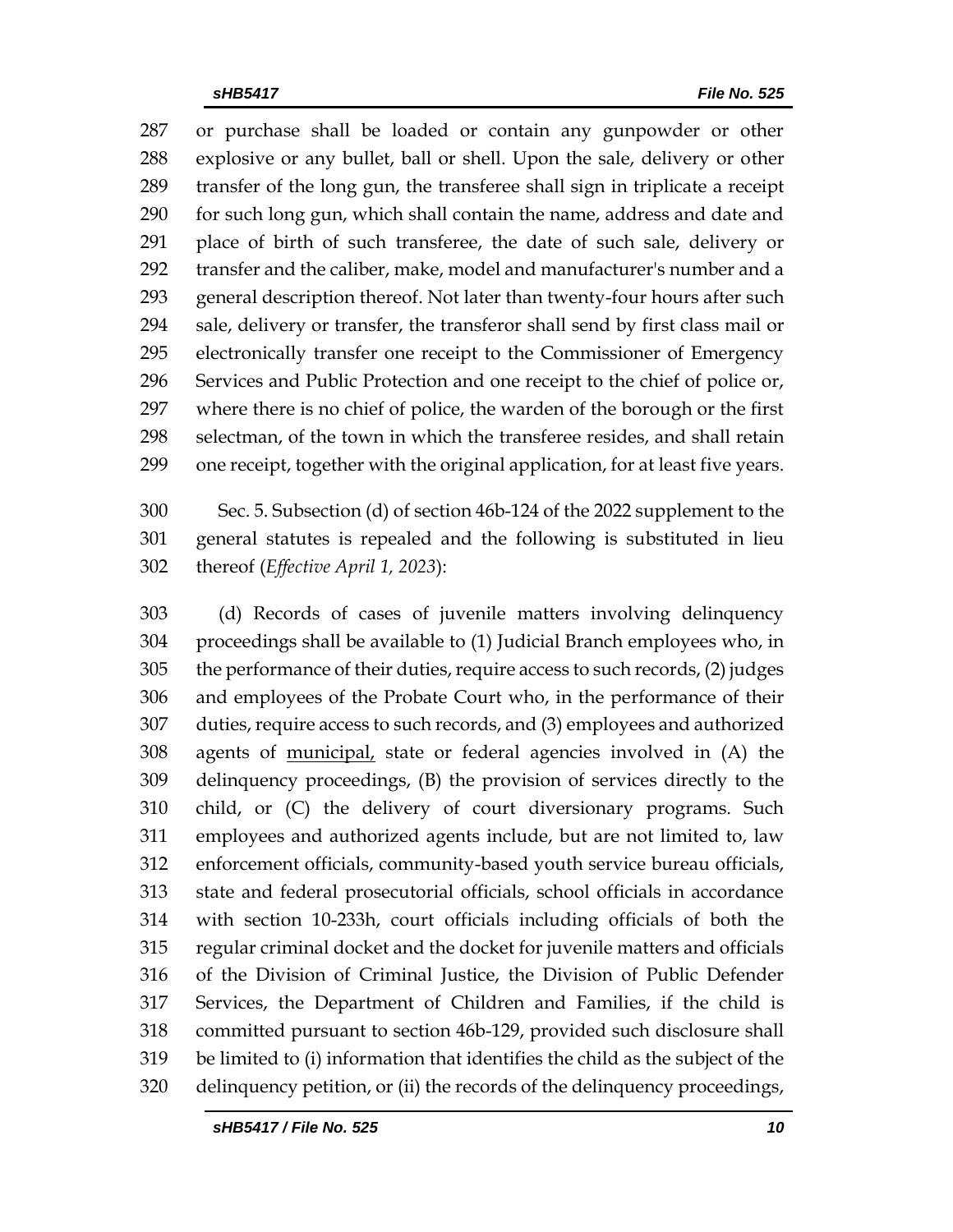when the juvenile court orders the department to provide services to said child, the Court Support Services Division and agencies under contract with the Judicial Branch. Such records shall also be available to (I) the attorney representing the child, including the Division of Public Defender Services, in any proceeding in which such records are relevant, (II) the parents or guardian of the child, until such time as the subject of the record reaches the age of majority, (III) the subject of the record, upon submission of satisfactory proof of the subject's identity, pursuant to guidelines prescribed by the Office of the Chief Court Administrator, provided the subject has reached the age of majority, (IV) law enforcement officials and prosecutorial officials conducting legitimate criminal investigations, (V) a state or federal agency providing services related to the collection of moneys due or funding to support the service needs of eligible juveniles, provided such disclosure shall be limited to that information necessary for the collection of and application for such moneys, (VI) members and employees of the Board of Pardons and Paroles and employees of the Department of Correction who, in the performance of their duties, require access to such records, provided the subject of the record has been convicted of a crime in the regular criminal docket of the Superior Court and such records are relevant to the performance of a risk and needs assessment of such person while such person is incarcerated, the determination of such person's suitability for release from incarceration or for a pardon, or the determination of the supervision and treatment needs of such person while on parole or other supervised release, and (VII) members and employees of the Judicial Review Council who, in the performance of their duties related to said council, require access to such records. Records disclosed pursuant to this subsection shall not be further disclosed, except that information contained in such records may be disclosed in connection with bail or sentencing reports in open court during criminal proceedings involving the subject of such information, or as otherwise provided by law. Records of cases of juvenile matters involving delinquency proceedings, including arrest records, in the past ninety days shall be available via direct electronic means to state and municipal law enforcement officials conducting criminal investigations.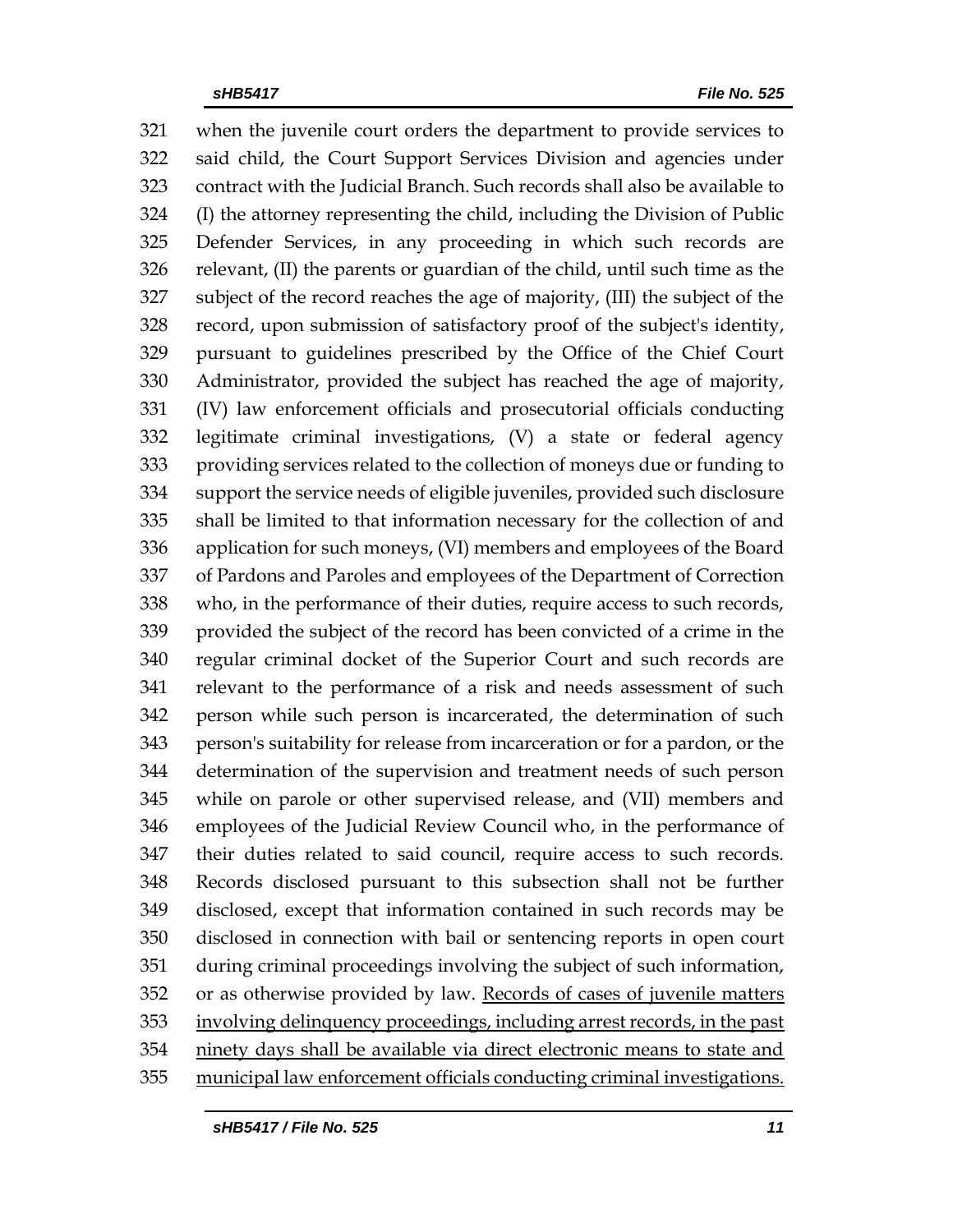Sec. 6. (NEW) (*Effective October 1, 2022*) (a) The Chief State's Attorney shall develop, implement and update, as necessary, a training program on a uniform process for applying for and seeking the issuance of a detention order pursuant to section 46b-133 of the general statutes, as amended by this act. The Chief State's Attorney shall administer such program and any updated program to those persons required to complete such program pursuant to subsection (b) of this section in a manner and frequency determined by said administrator.

 (b) Each prosecutorial official and peace officer, as defined in section 53a-3 of the general statutes, except any judicial marshal, shall complete the training program pursuant to subsection (a) of this section and as directed by the Chief State's Attorney.

 Sec. 7. Section 46b-133p of the 2022 supplement to the general statutes is repealed and the following is substituted in lieu thereof (*Effective October 1, 2022*):

 (a) Any law enforcement officer or prosecutorial official who sought 372 a court order to detain a child pursuant to subparagraph  $(C)$  of subdivision **[**(3)**]** (1) of subsection (c) of section 46b-133, as amended by this act, shall attach, along with the summons, a copy of the completed form to detain that is prescribed by Office of the Chief Court Administrator.

 (b) The Judicial Branch, the Division of Criminal Justice, the Division of State Police within the Department of Emergency Services and Public 379 Protection and each municipal police department shall compile data concerning requests by a law enforcement officer to detain a child pursuant to subdivision (3) of subsection (c) of section 46b-133, as amended by this act. The Judicial Branch shall sort such data by judicial district and categorize such data based on (1) how many such requests were made, and (2) how many such requests were denied. Not later than January 15, 2023, and annually thereafter, the Judicial Branch shall, in accordance with the provisions of section 11-4a, report such data from the previous calendar year to the joint standing committee of the General Assembly having cognizance of matters relating to the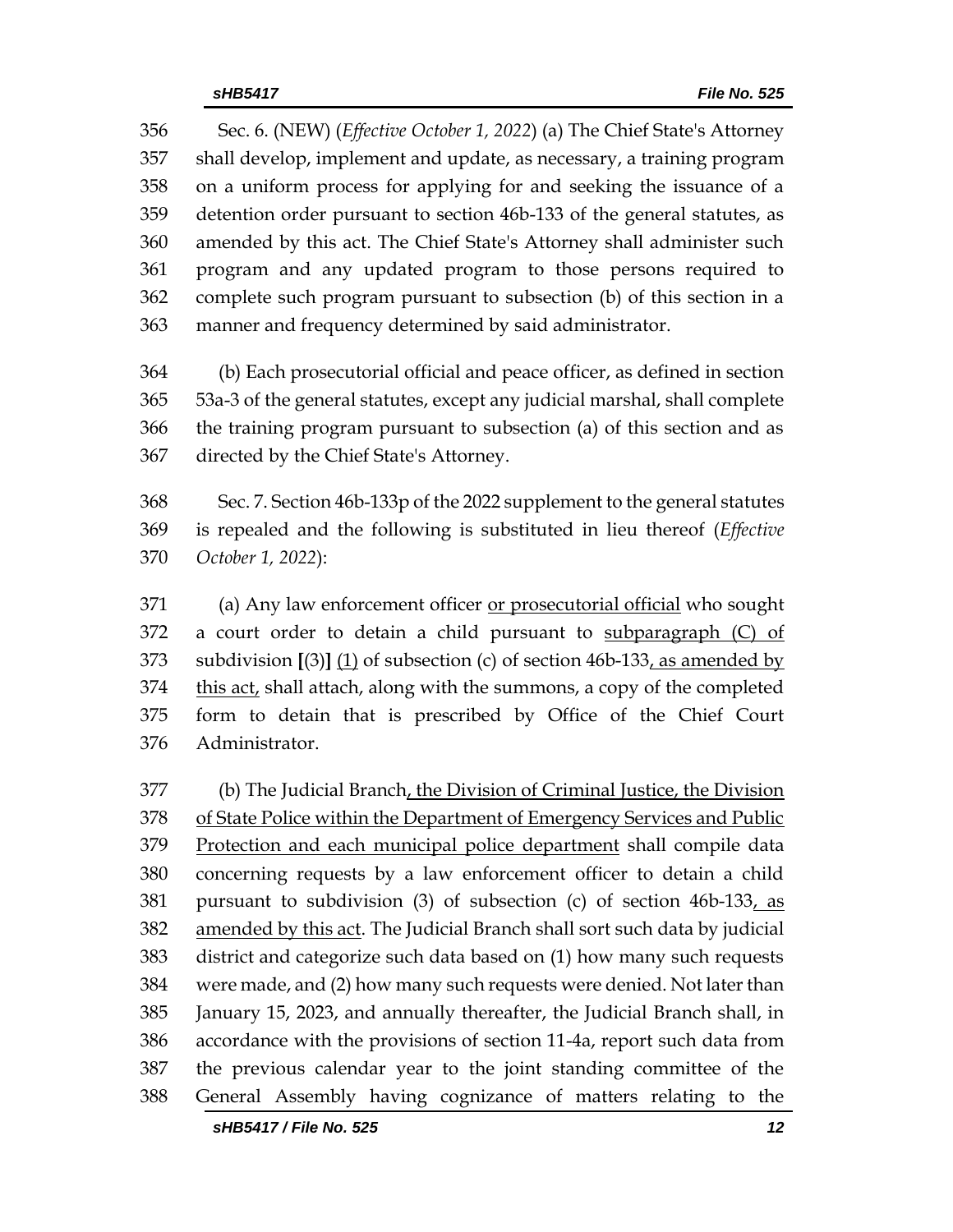judiciary.

 Sec. 8. Section 53a-122 of the general statutes is repealed and the following is substituted in lieu thereof (*Effective October 1, 2022*):

 (a) A person is guilty of larceny in the first degree when **[**he**]** such person commits larceny, as defined in section 53a-119, and: (1) The property or service, regardless of its nature and value, is obtained by extortion, (2) the value of the property or service exceeds twenty thousand dollars, **[**(3) the property consists of a motor vehicle, the value of which exceeds twenty thousand dollars, or (4)**]** or (3) the property is obtained by defrauding a public community, and the value of such property exceeds two thousand dollars.

 **[**(b) For purposes of this section, "motor vehicle" means any motor vehicle, construction equipment, agricultural tractor or farm implement or major component part of any of the above. In any prosecution under subdivision (3) of subsection (a) of this section, evidence of (1) forcible entry, (2) forcible removal of ignition, or (3) alteration, mutilation or removal of a vehicle identification number shall be prima facie evidence (A) that the person in control or possession of such motor vehicle knows or should have known that such motor vehicle is stolen, and (B) that such person possesses such motor vehicle with larcenous intent.**]**

**[**(c)**]** (b) Larceny in the first degree is a class B felony.

 Sec. 9. Section 53a-123 of the general statutes is repealed and the following is substituted in lieu thereof (*Effective October 1, 2022*):

 (a) A person is guilty of larceny in the second degree when **[**he**]** such person commits larceny, as defined in section 53a-119, and: (1) The **[**property consists of a motor vehicle, the value of which exceeds ten thousand dollars, (2) the**]** value of the property or service exceeds ten thousand dollars, **[**(3)**]** (2) the property, regardless of its nature or value, is taken from the person of another, **[**(4)**]** (3) the property is obtained by defrauding a public community, and the value of such property is two thousand dollars or less, **[**(5)**]** (4) the property, regardless of its nature or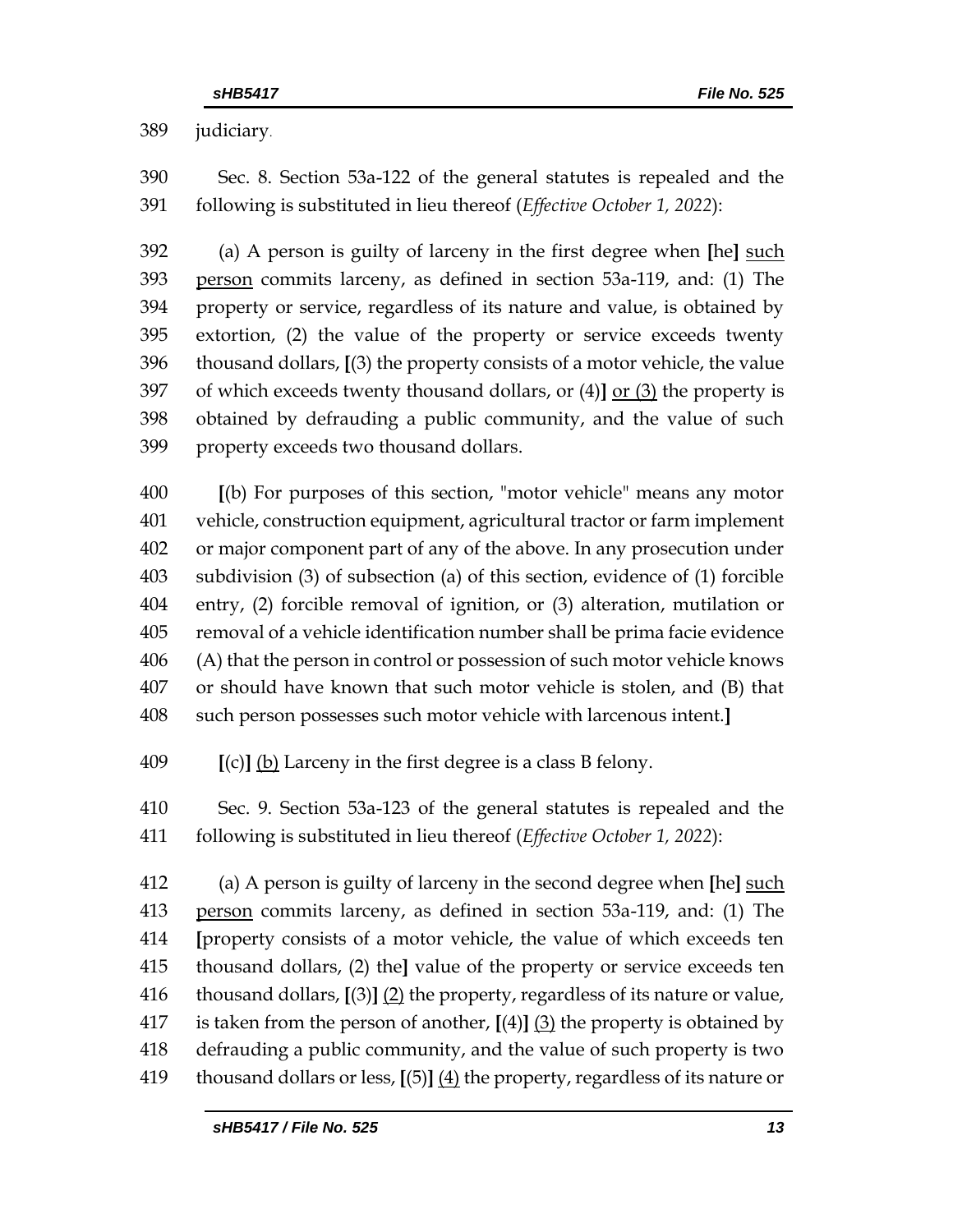value, is obtained by embezzlement, false pretenses or false promise and the victim of such larceny is sixty years of age or older, or is a conserved person, as defined in section 45a-644, or is blind or physically disabled, as defined in section 1-1f, or **[**(6)**]** (5) the property, regardless of its value, consists of wire, cable or other equipment used in the provision of telecommunications service and the taking of such property causes an interruption in the provision of emergency telecommunications service. **[**(b) For purposes of this section, "motor vehicle" means any motor

 vehicle, construction equipment, agricultural tractor or farm implement or major component part of any of the above. In any prosecution under subdivision (1) of subsection (a) of this section, evidence of (1) forcible entry, (2) forcible removal of ignition, or (3) alteration, mutilation or removal of a vehicle identification number shall be prima facie evidence (A) that the person in control or possession of such motor vehicle knows or should have known that such motor vehicle is stolen, and (B) that such person possesses such motor vehicle with larcenous intent.**]**

**[**(c)**]** (b) Larceny in the second degree is a class C felony.

 Sec. 10. Section 53a-124 of the general statutes is repealed and the following is substituted in lieu thereof (*Effective October 1, 2022*):

 (a) A person is guilty of larceny in the third degree when **[**he**]** such person commits larceny, as defined in section 53a-119, and: (1) The **[**property consists of a motor vehicle, the value of which is ten thousand dollars or less; (2) the**]** value of the property or service exceeds two thousand dollars; **[**(3)**]** (2) the property consists of a public record, writing or instrument kept, held or deposited according to law with or in the keeping of any public office or public servant; or **[**(4)**]** (3) the property consists of a sample, culture, microorganism, specimen, record, recording, document, drawing or any other article, material, device or substance which constitutes, represents, evidences, reflects or records a secret scientific or technical process, invention or formula or any phase or part thereof. A process, invention or formula is "secret" when it is not, and is not intended to be, available to anyone other than the owner thereof or selected persons having access thereto for limited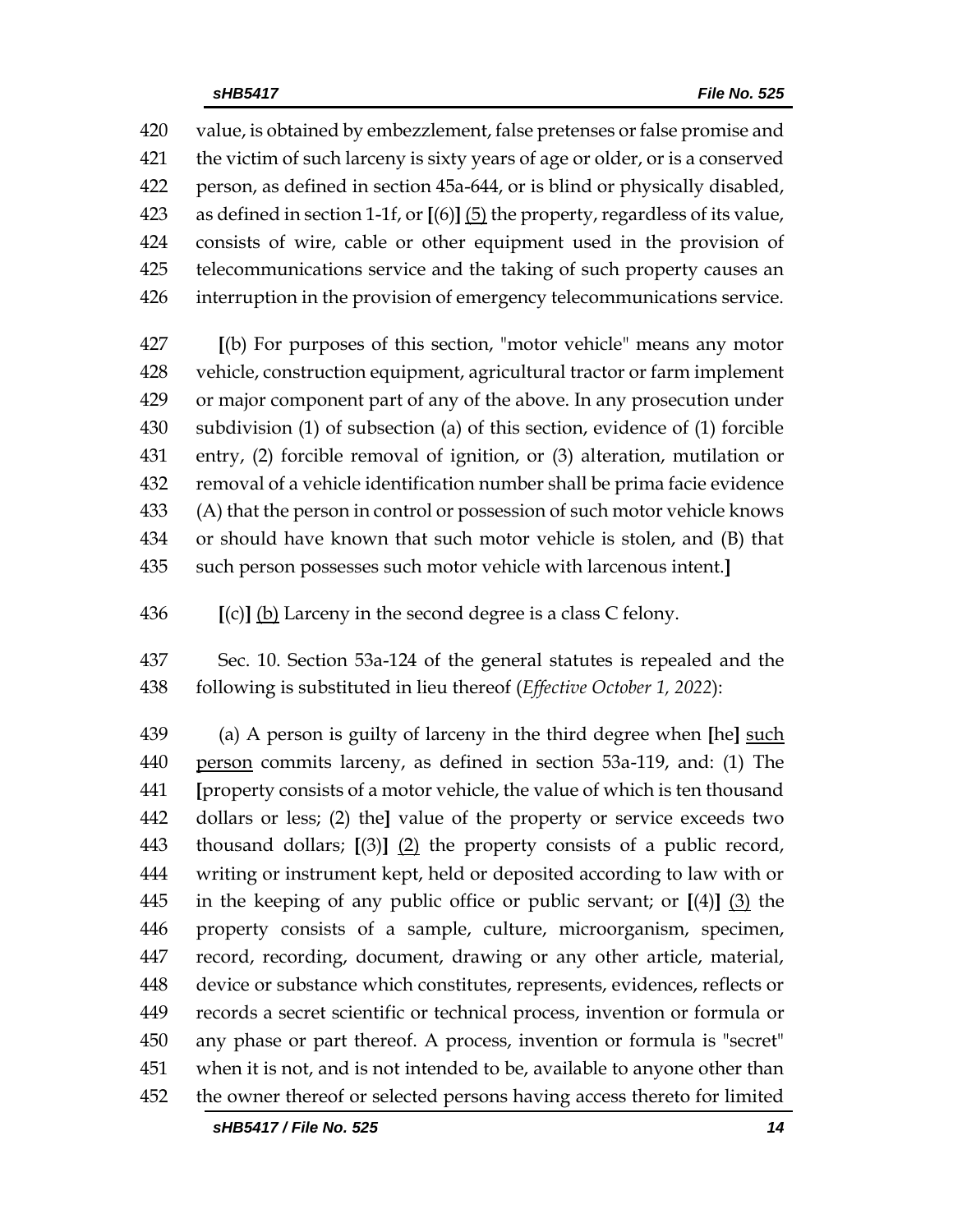purposes with his consent, and when it accords or may accord the owner an advantage over competitors or other persons who do not have knowledge or the benefit thereof.

 **[**(b) For purposes of this section, "motor vehicle" means any motor vehicle, construction equipment, agricultural tractor or farm implement or major component part of any of the above. In any prosecution under subdivision (1) of subsection (a) of this section, evidence of (1) forcible entry, (2) forcible removal of ignition, or (3) alteration, mutilation or removal of a vehicle identification number shall be prima facie evidence (A) that the person in control or possession of such motor vehicle knows or should have known that such motor vehicle is stolen, and (B) that such person possesses such motor vehicle with larcenous intent.**]**

**[**(c)**]** (b) Larceny in the third degree is a class D felony.

 Sec. 11. (*Effective from passage*) (a) The Commissioner of Children and Families and the executive director of the Court Support Services Division of the Judicial Branch shall identify each juvenile delinquency or justice service provided to children by the Department of Children and Families at the time of the passage of public act 18-31. Said commissioner and executive director shall determine how such services were transferred from the department to the Court Support Services Division and identify any services that were merged into other services, eliminated or otherwise not transferred.

 (b) Said commissioner and executive director shall report, not later than December 31, 2022, in accordance with the provisions of section 11- 4a of the general statutes, their findings pursuant to the provisions of subsection (a) of this section, to the joint standing committee of the General Assembly having cognizance of matters relating to the judiciary.

 Sec. 12. (*Effective from passage*) (a) Not later than thirty days after the effective date of this section, the executive director of the Court Support Services Division of the Judicial Branch shall review the (1) staffing levels of juvenile probation officers, (2) name, number and location of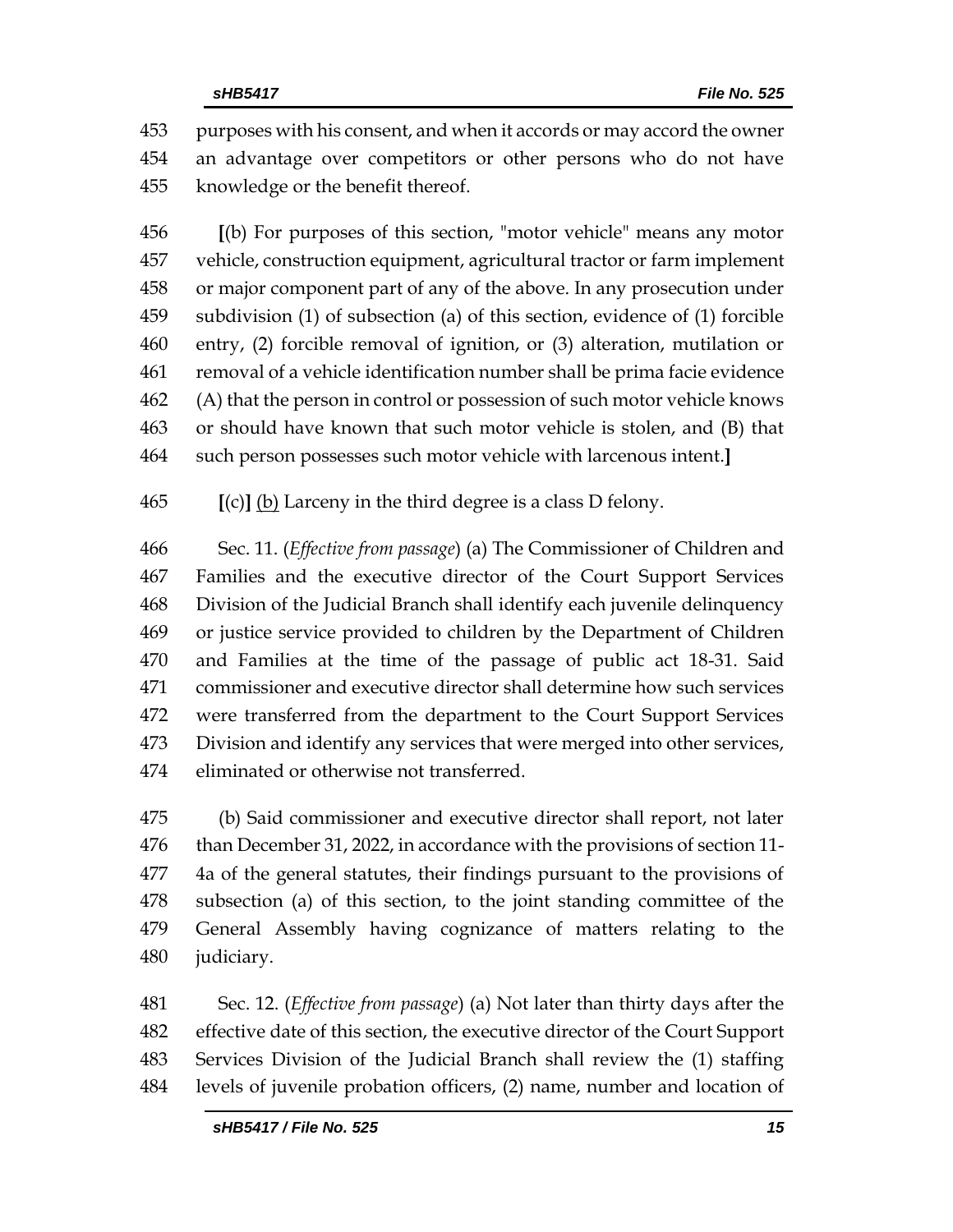juvenile pretrial and diversionary programs, the content of such programs and their efficacy at reducing recidivism, and (3) availability and efficiency of juvenile job training programs and juvenile drug treatment programs.

 (b) Not later than December 31, 2022, the executive director of the Court Support Services Division of the Judicial Branch shall report, in accordance with the provisions of section 11-4a of the general statutes, on the review conducted pursuant to subsection (a) of this section and any resulting recommendations for legislation to the joint standing committee of the General Assembly having cognizance of matters relating to the judiciary.

 Sec. 13. (NEW) (*Effective October 1, 2022*) (a) A person is guilty of larceny of a motor vehicle when such person commits larceny, as defined in section 53a-119 of the general statutes, and the property consists of a motor vehicle.

 (b) For purposes of this section, "motor vehicle" means any motor vehicle, construction equipment, agricultural tractor or farm implement or major component part of any of the above. In any prosecution under subsection (a) of this section, evidence of (1) forcible entry, (2) forcible removal of ignition, or (3) alteration, mutilation or removal of a vehicle identification number shall be prima facie evidence that (A) the person in control or possession of such motor vehicle knows or should have known that such motor vehicle is stolen, and (B) such person possesses such motor vehicle with larcenous intent.

 (c) Larceny of a motor vehicle is (1) a class A misdemeanor for a first offense, (2) a class C felony for a second offense, and (3) a class B felony for any subsequent offense.

 Sec. 14. Subsection (j) of section 14-112 of the general statutes is repealed and the following is substituted in lieu thereof (*Effective October 1, 2022*):

(j) To entitle any person to receive or retain a motor vehicle operator's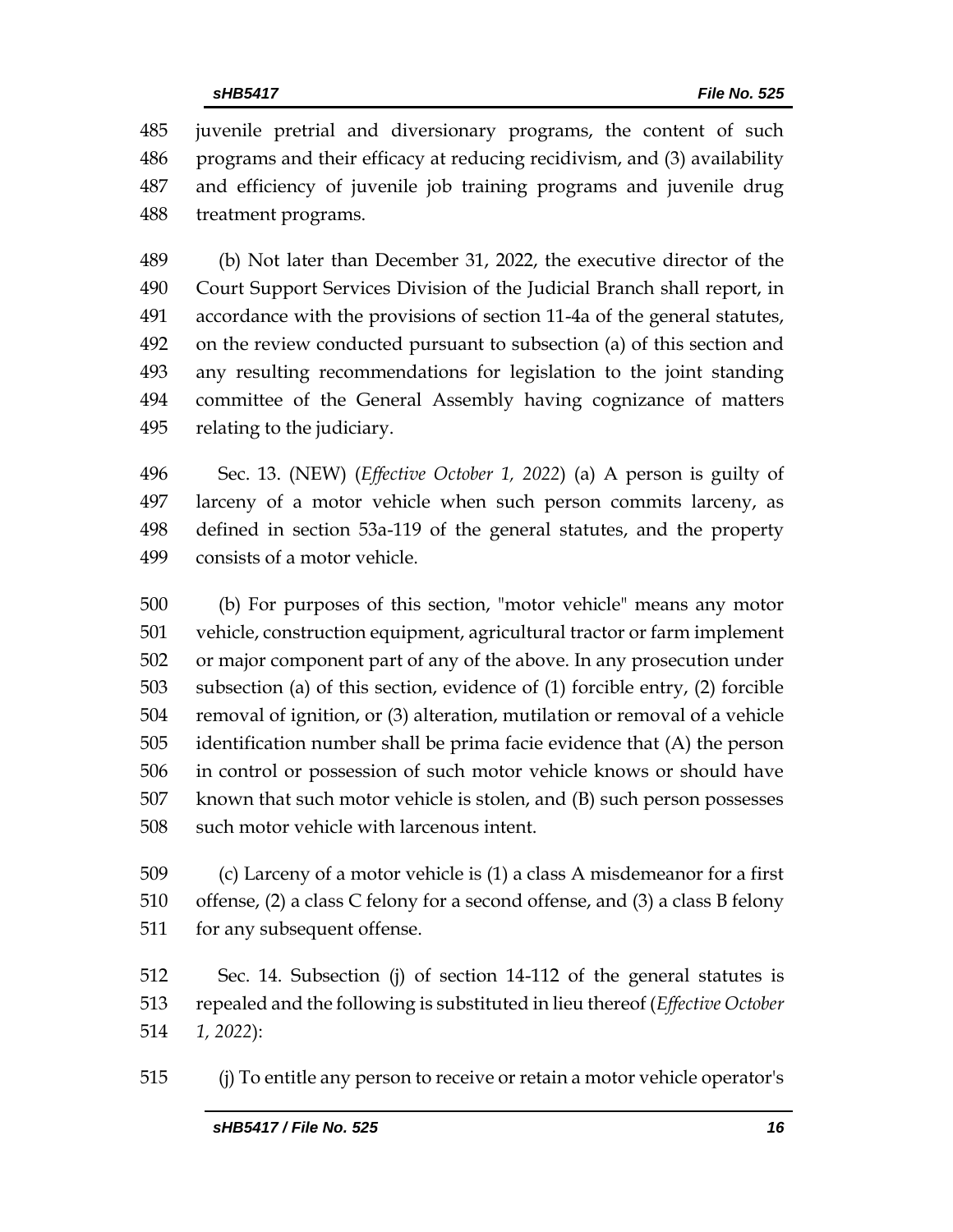license or a certificate of registration of any motor vehicle when, in the opinion of the commissioner, such person has committed larceny of a motor vehicle, the value of which exceeds ten thousand dollars, or violated any of the provisions of the following-named sections and subsections: Section 14-44, section 14-80h or 14-80i, sections 14-110, 14- 147, 14-217, 14-219, sections 14-228, 14-275 to 14-281, inclusive, or **[**subdivision (1) of subsection (a) of section 53a-123 or**]** any similar provision of the laws of any other state or any territory, or who has been convicted of, or has forfeited any bond taken for appearance for, or has received a suspended judgment or sentence for, a violation of any of said provisions, or a violation of any of the provisions of sections 14-230 to 14-247, inclusive, and 38a-371, within a twelve-month period following a violation of any of said sections, the commissioner may require from such person proof of financial responsibility to satisfy any claim for damages by reason of personal injury to, or the death of, any one person, of twenty-five thousand dollars, or by reason of personal injury to, or the death of, more than one person on account of any accident, of at least fifty thousand dollars, and for damage to property of at least twenty-five thousand dollars. When the commissioner requires proof of financial responsibility from an operator or owner of any motor vehicle, he may require proof in the amounts herein specified for each vehicle operated or owned by such person. If any person fails to furnish such proof, the commissioner shall, until such proof is furnished, suspend or revoke the license of such person to operate a motor vehicle or refuse to return any license which has been suspended or revoked in accordance with the provisions of section 14-111 or suspend or revoke the registration of any such motor vehicle or vehicles or refuse thereafter to register any motor vehicle owned by such person or refuse to register any motor vehicle transferred by such person if it does not appear to the commissioner's satisfaction that such transfer is a bona fide sale, or, if such person is not a resident of this state, withdraw from such person the privilege of operating any motor vehicle in this state and the privilege of operation within this state of any motor vehicle owned by such person. Prior to such suspension, revocation or withdrawal, notice thereof shall be given by the commissioner by a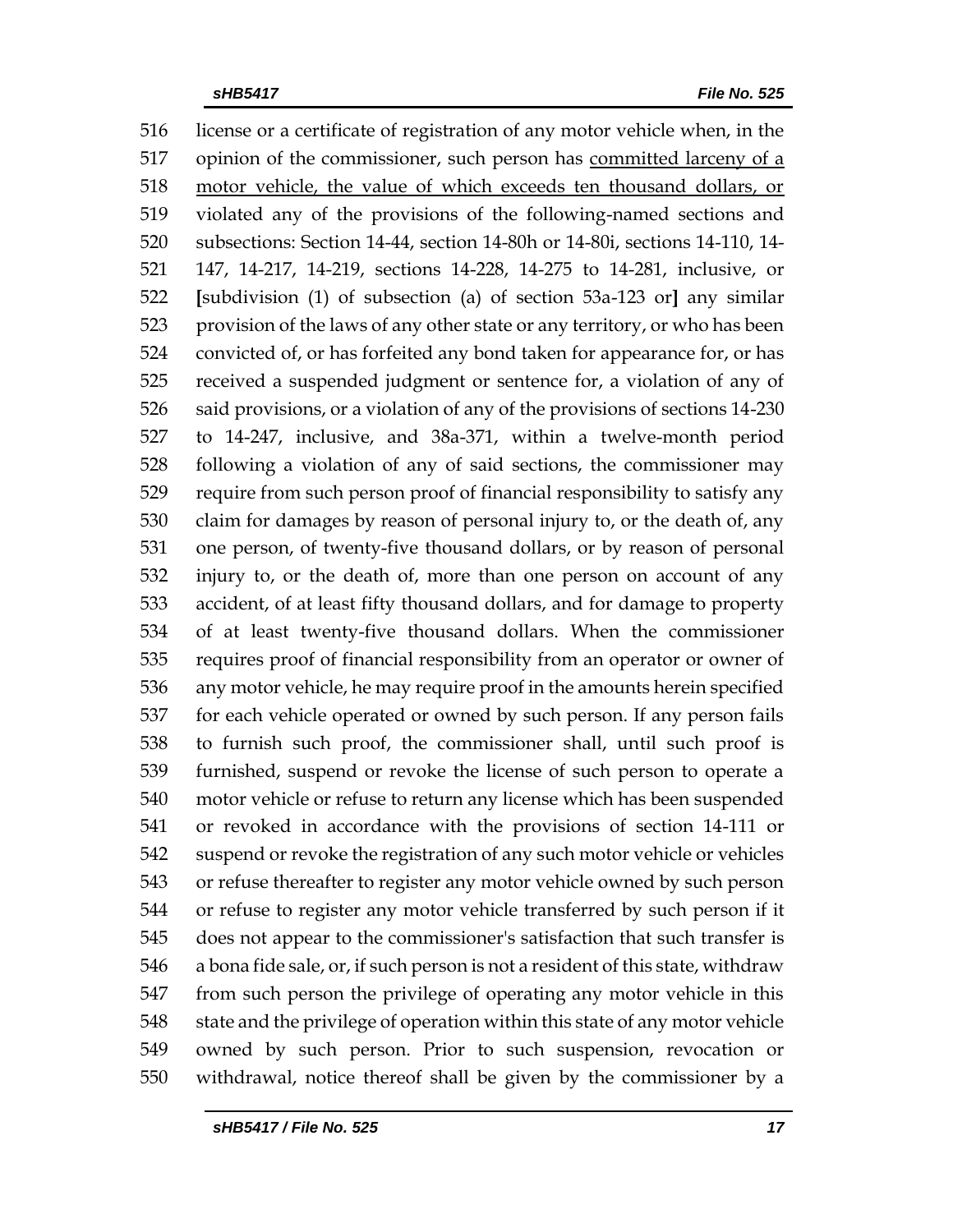notice forwarded by bulk certified mail to the address of such person as shown by the records of the commissioner. No appeal taken from the judgment of any court shall act as a stay to any action of the commissioner authorized by the provisions of this section.

 Sec. 15. Subdivision (8) of section 46b-120 of the 2022 supplement to the general statutes is repealed and the following is substituted in lieu thereof (*Effective October 1, 2022*):

 (8) "Serious juvenile offense" means (A) the violation of, including attempt or conspiracy to violate, section 21a-277, 21a-278, 29-33, as amended by this act, 29-34, 29-35, subdivision (2) or (3) of subsection (a) of section 53-21, 53-80a, 53-202b, 53-202c, 53-390 to 53-392, inclusive, 53a-54a to 53a-57, inclusive, 53a-59 to 53a-60c, inclusive, 53a-64aa, 53a- 64bb, 53a-70 to 53a-71, inclusive, 53a-72b, 53a-86, 53a-92 to 53a-94a, inclusive, 53a-95, 53a-100aa, 53a-101, 53a-102a, 53a-103a or 53a-111 to 53a-113, inclusive, subdivision (1) of subsection (a) of section 53a-122, as amended by this act, subdivision **[**(3)**]** (2) of subsection (a) of section 53a- 123, as amended by this act, section 53a-134, 53a-135, 53a-136a or 53a- 167c, subsection (a) of section 53a-174, or section 53a-196a, 53a-211, 53a- 212, 53a-216 or 53a-217b, or (B) absconding, escaping or running away, without just cause, from any secure residential facility in which the child has been placed by the court as a delinquent child;

 Sec. 16. Subsection (k) of section 46b-133 of the 2022 supplement to the general statutes is repealed and the following is substituted in lieu thereof (*Effective October 1, 2022*):

 (k) For purposes of subsections (c) and (e) of this section, a child may be determined to pose a risk to public safety if such child has previously been adjudicated as delinquent for or convicted of or pled guilty or nolo contendere to two or more felony offenses, has had two or more prior dispositions of probation and is charged with commission of a larceny under **[**subdivision (3) of subsection (a) of section 53a-122 or subdivision (1) of subsection (a) of section 53a-123 or subdivision (1) of subsection (a) of section 53a-124**]** section 13 of this act.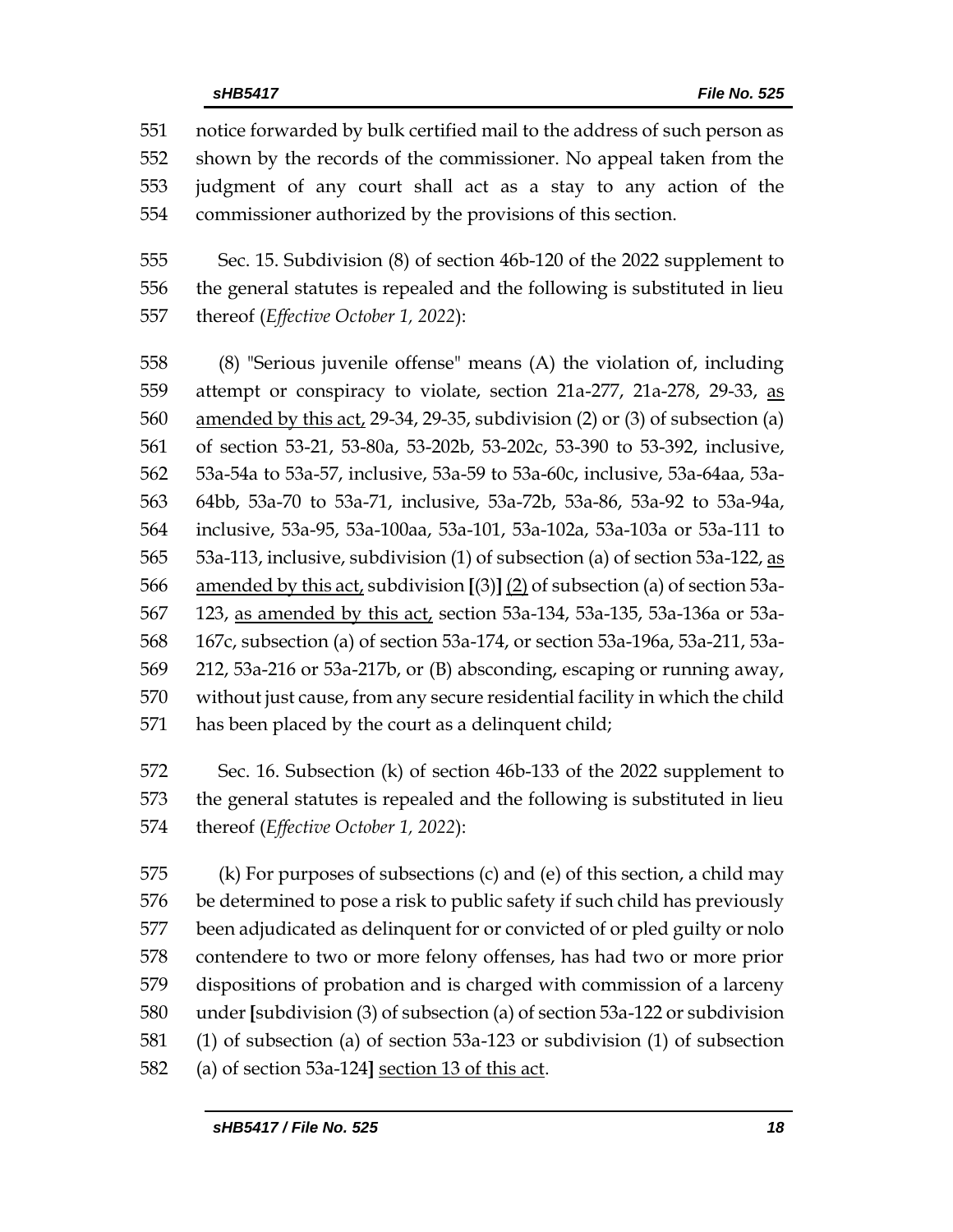Sec. 17. Subsection (a) of section 46b-133j of the general statutes is repealed and the following is substituted in lieu thereof (*Effective October 1, 2022*):

 (a) For purposes of this section: (1) "Delinquency offense involving a motor vehicle" means any offense under (A) subdivision (1) of subsection (a) of section 53a-119b, (B) section 53a-126a, (C) section 53a- 126b, when the property consists of a motor vehicle, or (D) **[**subdivision (3) of subsection (a) of section 53a-122, (E) subdivision (1) of subsection (a) of section 53a-123, or (F) subdivision (1) of subsection (a) of section 53a-124**]** section 13 of this act; and (2) "child" means child, as defined in section 46b-120, as amended by this act.

 Sec. 18. Subsection (c) of section 54-56e of the 2022 supplement to the general statutes is repealed and the following is substituted in lieu thereof (*Effective October 1, 2022*):

 (c) This section shall not be applicable: (1) To any person charged with (A) a class A felony, (B) a class B felony, except a violation of subdivision (1) **[**,**]** or (2) **[**or (3)**]** of subsection (a) of section 53a-122, as amended by this act, that does not involve the use, attempted use or threatened use of physical force against another person, or a violation of subdivision **[**(4)**]** (3) of subsection (a) of section 53a-122, as amended 603 by this act, that does not involve the use, attempted use or threatened use of physical force against another person and does not involve a violation by a person who is a public official, as defined in section 1-110, or a state or municipal employee, as defined in section 1-110, or (C) a violation of section 53a-70b of the general statutes, revision of 1958, revised to January 1, 2019, or section 14-227a or 14-227m, subdivision (1) or (2) of subsection (a) of section 14-227n, subdivision (2) of subsection (a) of section 53-21 or section 53a-56b, 53a-60d, 53a-70, 53a-70a, 53a-71, except as provided in subdivision (5) of this subsection, 53a-72a, 53a- 72b, 53a-90a, 53a-196e or 53a-196f, (2) to any person charged with a crime or motor vehicle violation who, as a result of the commission of such crime or motor vehicle violation, causes the death of another person, (3) to any person accused of a family violence crime as defined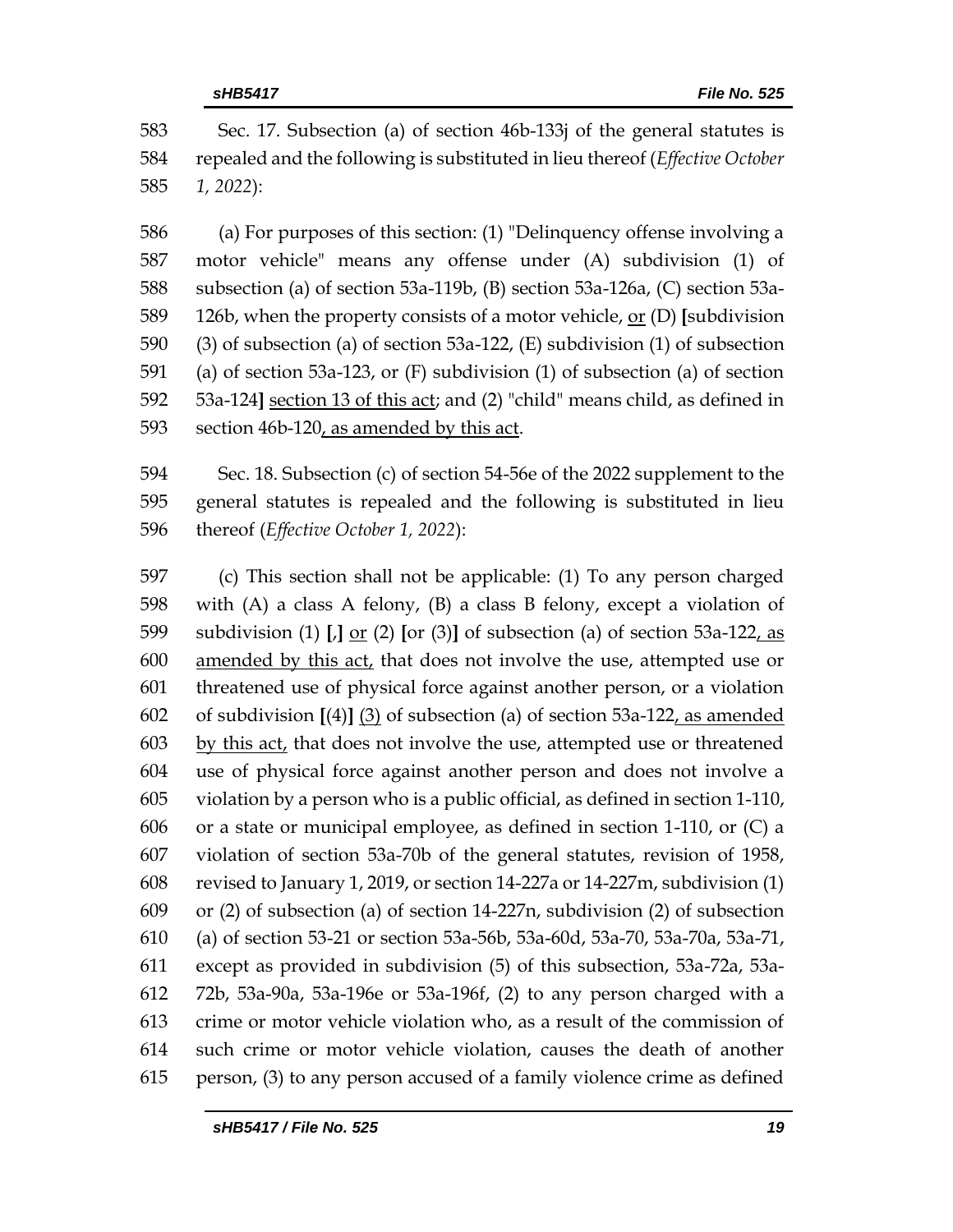in section 46b-38a who (A) is eligible for the pretrial family violence education program established under section 46b-38c, or (B) has previously had the pretrial family violence education program invoked in such person's behalf, (4) to any person charged with a violation of section 21a-267, 21a-279 or 21a-279a, who (A) is eligible for the pretrial drug education and community service program established under section 54-56i or the pretrial drug intervention and community service program established under section 54-56q, or (B) has previously had (i) the pretrial drug education program (ii) the pretrial drug education and community service program established under the provisions of section 54-56i, or (iii) the pretrial drug intervention and community service program established under section 54-56q, invoked on such person's behalf, (5) unless good cause is shown, to (A) any person charged with a class C felony, or (B) any person charged with committing a violation of subdivision (1) of subsection (a) of section 53a-71 while such person was less than four years older than the other person, (6) to any person charged with a violation of section 9-359 or 9-359a, (7) to any person charged with a motor vehicle violation (A) while operating a commercial motor vehicle, as defined in section 14-1, or (B) who holds a commercial driver's license or commercial driver's instruction permit at the time of the violation, (8) to any person charged with a violation of subdivision (6) of subsection (a) of section 53a-60, or (9) to a health care provider or vendor participating in the state's Medicaid program charged with a violation of section 53a-122, as amended by this act, or subdivision **[**(4)**]** (3) of subsection (a) of section 53a-123, as amended by this act.

 Sec. 19. (*Effective July 1, 2022*) The sum of one million two hundred fifty thousand dollars is appropriated to the Judicial Department from the General Fund, for the fiscal year ending June 30, 2023, for Juvenile Justice Outreach Services for the purpose of expanding REGIONS.

 Sec. 20. (*Effective July 1, 2022*) The sum of seven hundred fifty thousand dollars is appropriated to the Judicial Department from the General Fund, for the fiscal year ending June 30, 2023, for Juvenile Alternative Incarceration.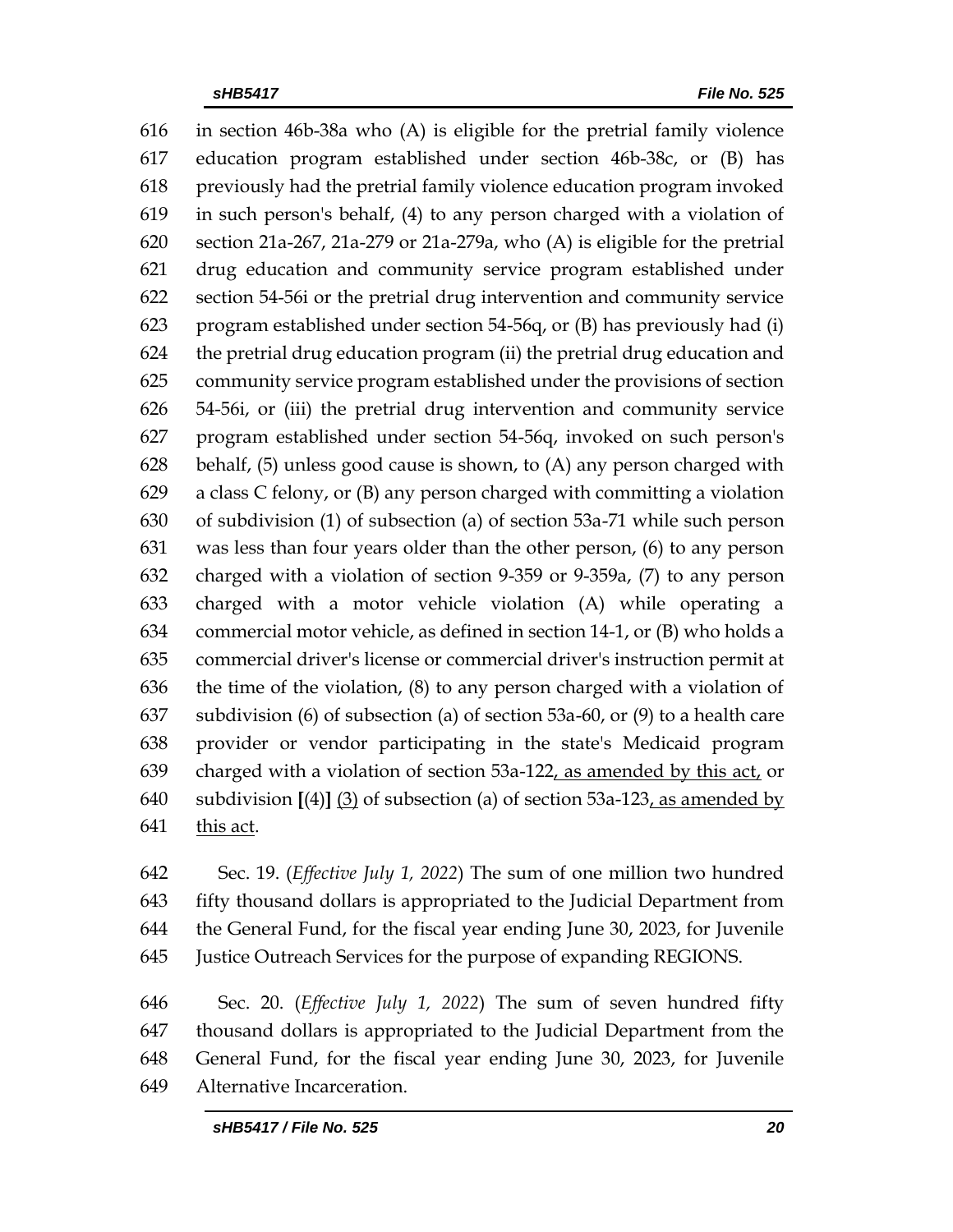| 650       |                                                | Sec. 21. ( <i>Effective July 1, 2022</i> ) The sum of one million dollars is |
|-----------|------------------------------------------------|------------------------------------------------------------------------------|
| 651       |                                                | appropriated to the Department of Emergency Services and Public              |
| 652       |                                                | Protection from the General Fund, for the fiscal year ending June 30,        |
| 653       | 2023, for regional crime reduction strategies. |                                                                              |
|           |                                                | This act shall take effect as follows and shall amend the following          |
| sections: |                                                |                                                                              |
|           |                                                |                                                                              |
| Section 1 | October 1, 2022                                | 46b-133(a) to $(e)$                                                          |
| Sec. 2    | October 1, 2022                                | 46b-133d                                                                     |
| Sec. 3    | October 1, 2022                                | $29-33(c)$                                                                   |
| Sec. 4    | October 1, 2022                                | $29-37a(d)$                                                                  |
| Sec. 5    | April 1, 2023                                  | $46b-124(d)$                                                                 |
| Sec. 6    | October 1, 2022                                | New section                                                                  |
| Sec. 7    | October 1, 2022                                | 46b-133p                                                                     |
| Sec. 8    | October 1, 2022                                | 53a-122                                                                      |
| Sec. 9    | October 1, 2022                                | 53a-123                                                                      |
| Sec. 10   | October 1, 2022                                | 53a-124                                                                      |
| Sec. 11   | from passage                                   | New section                                                                  |
| Sec. 12   | from passage                                   | New section                                                                  |
| Sec. 13   | October 1, 2022                                | New section                                                                  |
| Sec. 14   | October 1, 2022                                | $14-112(i)$                                                                  |
| Sec. 15   | October 1, 2022                                | $46b - 120(8)$                                                               |
| Sec. 16   | October 1, 2022                                | $46b-133(k)$                                                                 |
| Sec. 17   | October 1, 2022                                | $46b - 133j(a)$                                                              |
| Sec. 18   | October 1, 2022                                | $54-56e(c)$                                                                  |
| Sec. 19   | July 1, 2022                                   | New section                                                                  |
| Sec. 20   | July 1, 2022                                   | New section                                                                  |
| Sec. 21   | July 1, 2022                                   | New section                                                                  |

#### *Statement of Legislative Commissioners:*

In Section 2(d), redundant language was deleted and Sections 14 to 18 were added as conforming changes.

*JUD Joint Favorable Subst.*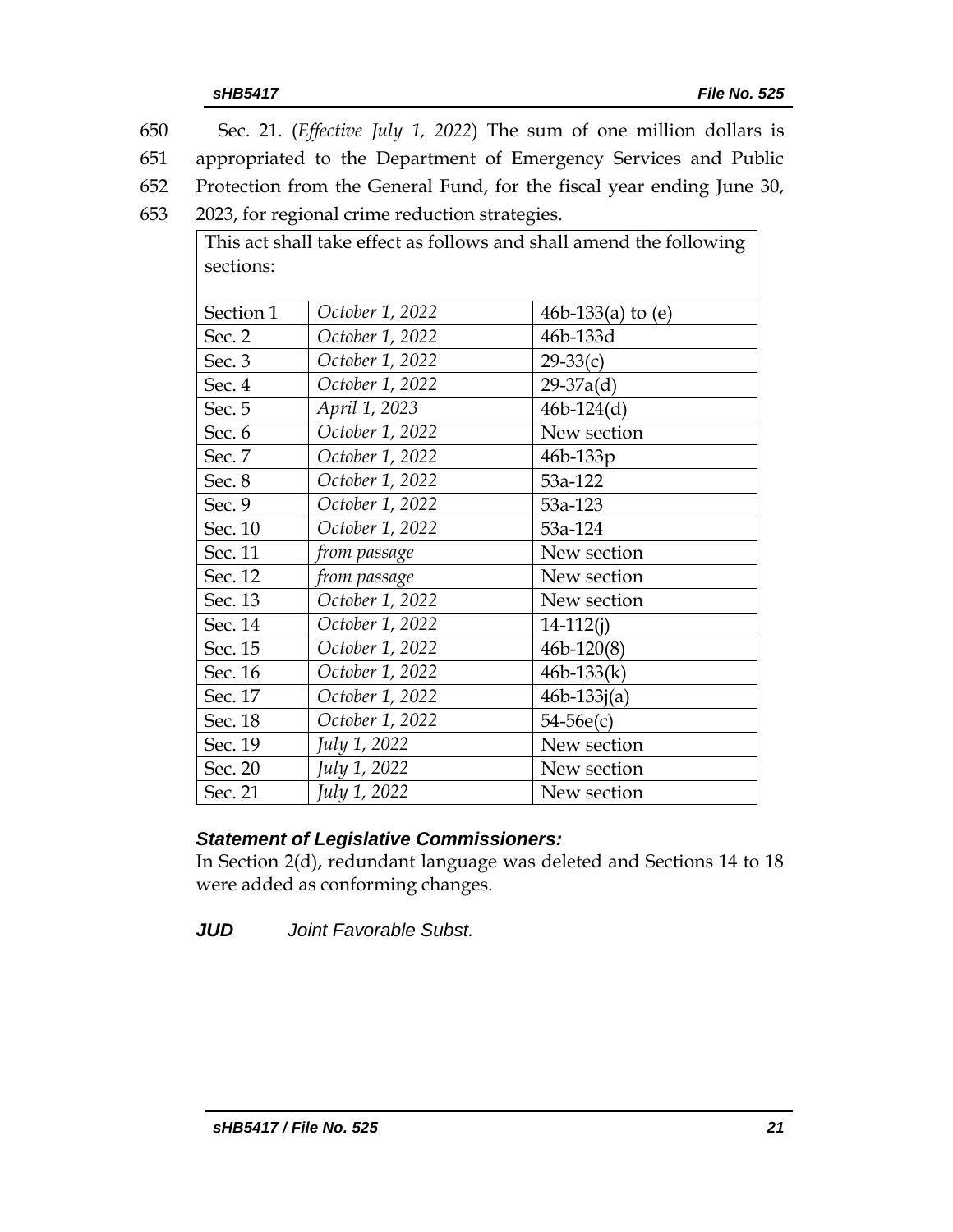*The following Fiscal Impact Statement and Bill Analysis are prepared for the benefit of the members of the General Assembly, solely for purposes of information, summarization and explanation and do not represent the intent of the General Assembly or either chamber thereof for any purpose. In general,*  fiscal impacts are based upon a variety of informational sources, including the analyst's professional *knowledge. Whenever applicable, agency data is consulted as part of the analysis, however final products do not necessarily reflect an assessment from any specific department.*

#### *OFA Fiscal Note*

#### *State Impact:*

| <b>Agency Affected</b>            | <b>Fund-Effect</b> | FY 23 \$  | FY 24 \$  |
|-----------------------------------|--------------------|-----------|-----------|
| Judicial Dept.                    | GF - Cost          | 731,685-  | 975.580-  |
|                                   |                    | 867,731   | 1,156,975 |
| State Comptroller - Fringe        | GF - Cost          | 220,558-  | 294,077-  |
| Benefits <sup>1</sup>             |                    | 275,697   | 367,597   |
| Correction, Dept.; Judicial Dept. | GF - Potential     | See Below | See Below |
| (Probation)                       | Cost               |           |           |
| Resources of the General Fund     | GF - Potential     | See Below | See Below |
|                                   | Revenue Gain       |           |           |
| Judicial Dept.                    | $GF-$              | 2 million | None      |
|                                   | Appropriation      |           |           |
| Department of Emergency           | $GF-$              | 1 million | None      |
| Services and Public Protection    | Appropriation      |           |           |

Note: GF=General Fund

#### *Municipal Impact:* None

#### *Explanation*

The bill allows GPS monitoring of certain juveniles, establishes a new penalty structure for larceny of a motor vehicle, appropriates funds for specific purposes, and makes various other changes. The sections of the bill with a fiscal impact are described below.

**Section 1** allows the Judicial Department to monitor by GPS device juveniles charged with a second or subsequent motor vehicle or property theft delinquency offense and is released into the custody of his or her parent or guardian and results in an annual cost of \$1,019,658

<sup>&</sup>lt;sup>1</sup>The fringe benefit costs for most state employees are budgeted centrally in accounts administered by the Comptroller. The estimated active employee fringe benefit cost associated with most personnel changes is 40.53% of payroll in FY 23.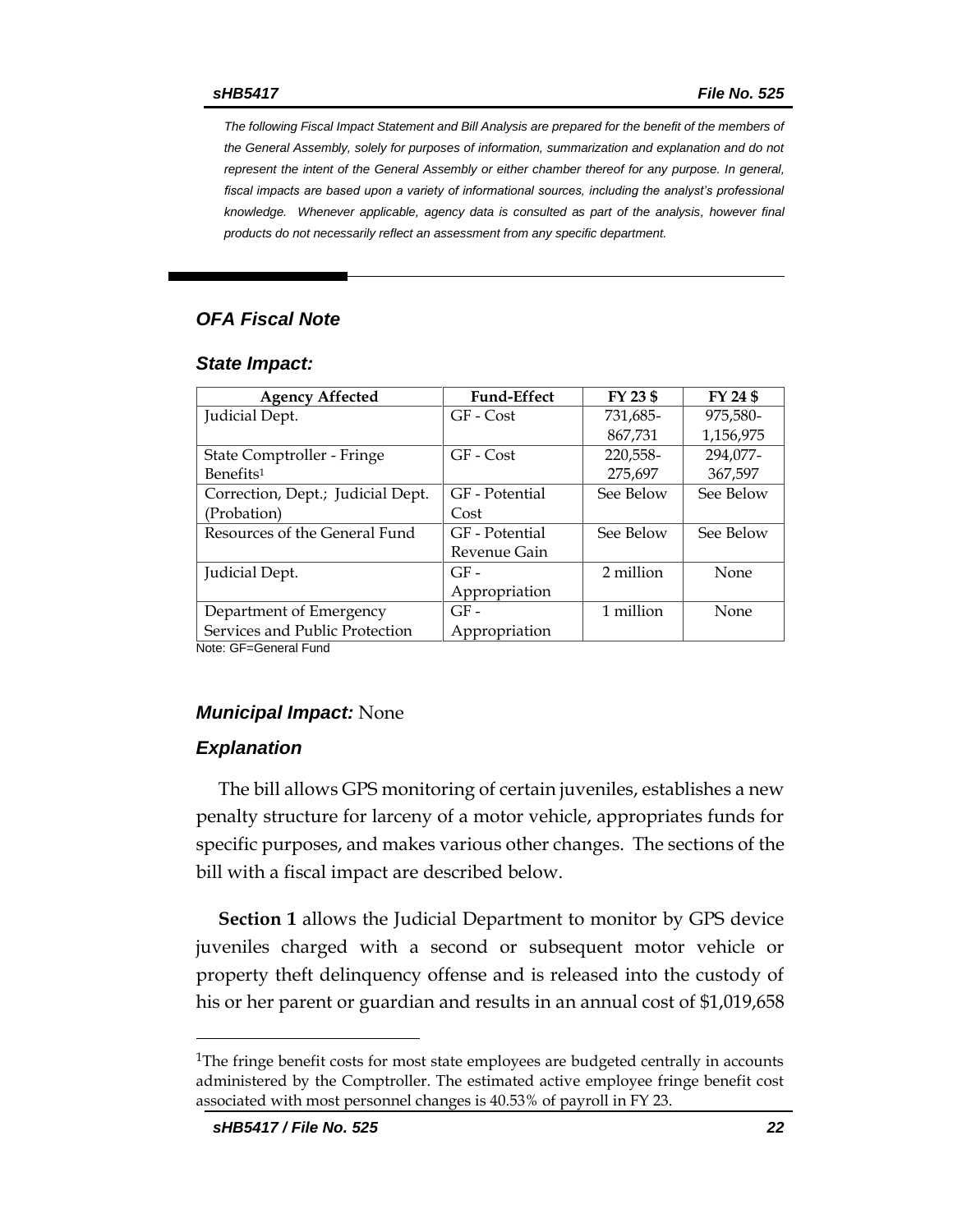to \$1,524,572.

The Judicial Department does not currently use GPS monitoring on juveniles. Based on FY 21 data, there are approximately 250 juveniles who would require monitoring based on the requirements of the bill. The agency would need to hire an additional 12-15 juvenile probation officers at an annual cost of \$725,580 to \$906,975. An additional cost of \$294,077 to \$975,580 would be incurred by the State Comptroller for fringe benefits.

The bill results in an additional cost of approximately \$250,000 annually for the cost of GPS monitoring. This cost will differ depending on how many individuals require GPS monitoring.

**Section 8 – 10 and 13 – 18** sets a new penalty structure for larceny of a motor vehicle and results in a potential cost and potential revenue from fines. On average, the marginal cost to the state for incarcerating an offender for the year is \$2,500<sup>2</sup> while the average marginal cost for supervision in the community is less than \$800<sup>3</sup> each year.

**Sections 19 – 21** appropriate a total of \$3 million in FY 23 to the Judicial Department (\$1,250,000 for expanding REGIONS) and \$750,000 for the Juvenile Alternative Incarceration account) and Department of Emergency Services and Public Protection (\$1 million for regional crime reduction strategies). sHB 5037, the revised FY 23 budget bill, as favorably reported by the Appropriations Committee, is under the spending cap by \$4.6 million in FY 23. The appropriation contained in the bill would result in the budget being under the spending cap by \$1.6 million in FY 23.

<sup>2</sup> Inmate marginal cost is based on increased consumables (e.g. food, clothing, water, sewage, living supplies, etc.) This does not include a change in staffing costs or utility expenses because these would only be realized if a unit or facility opened.

<sup>3</sup> Probation marginal cost is based on services provided by private providers and only includes costs that increase with each additional participant. This does not include a cost for additional supervision by a probation officer unless a new offense is anticipated to result in enough additional offenders to require additional probation officers.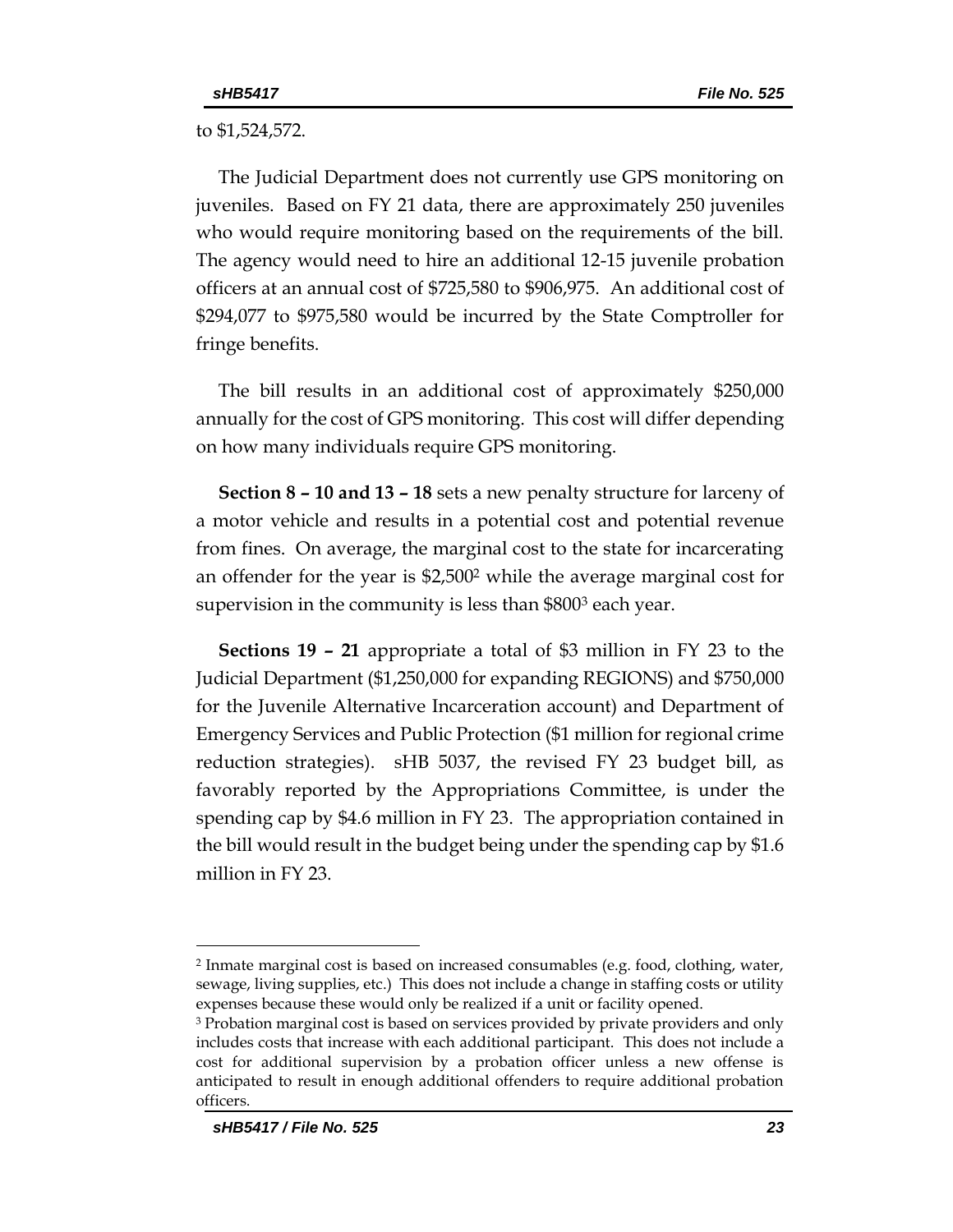# *The Out Years*

The annualized ongoing fiscal impact identified above would continue into the future subject to inflation, caseloads, and violations.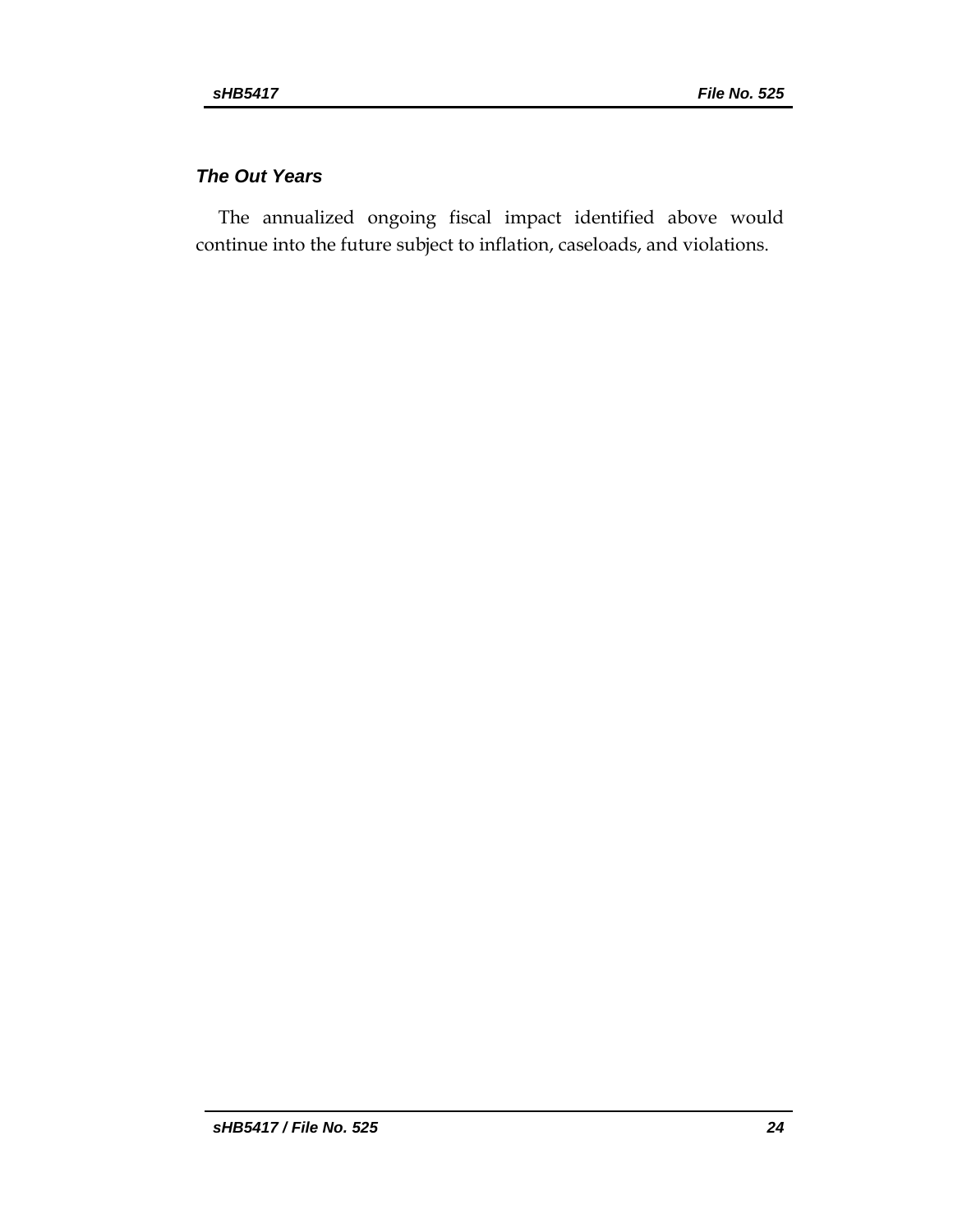#### **OLR Bill Analysis**

**sHB 5417**

#### *AN ACT CONCERNING JUVENILE JUSTICE AND SERVICES, FIREARMS BACKGROUND CHECKS, AND LARCENY OF A MOTOR VEHICLE.*

#### TABLE OF CONTENTS:

#### § 1 — [JUVENILE ARRESTS AND DELINQUENCY PROCEDURES](#page-26-0)

[Makes various changes to procedures when a juvenile is arrested](#page-26-1)  [following an alleged delinquent act, such as \(1\) generally requiring an](#page-26-1)  [arrested child to be brought before a judge within five business days](#page-26-1)  [after the arrest; \(2\) allowing the court to order electronic monitoring](#page-26-1)  [if a child was charged with a second or subsequent motor vehicle or](#page-26-1)  [property theft offense; and \(3\) in certain circumstances, increasing the](#page-26-1)  [maximum period, from six to eight hours, that a child may be held in](#page-26-1)  [a community correctional center or lockup without a judge's](#page-26-1)  [detention order](#page-26-1)

#### § 2 — [SERIOUS HOMICIDE, FIREARM, OR SEXUAL OFFENDER](#page-28-0)  [JUVENILE PROSECUTION](#page-28-0)

[Expands existing law on juvenile serious sexual offender prosecutions](#page-28-1)  [to also cover certain homicide and firearm crimes, and makes various](#page-28-1)  [changes affecting these cases, such as allowing the juvenile portion of](#page-28-1)  [the sentence to be extended for up to 60 months](#page-28-1)

#### §§ 3 & 4 — NOTICE TO TOWN OF FAILED FIREARM BACKGROUND **[CHECK](#page-30-0)**

[Requires DESPP to notify the police chief \(or if none, the town first](#page-30-1)  [selectman or borough warden\) if a resident failed a background check](#page-30-1)  [when trying to purchase a firearm](#page-30-1)

#### § 5 — [ACCESS TO JUVENILE DELINQUENCY RECORDS](#page-31-0)

[Gives municipal employees and agents access to juvenile records if](#page-31-1)  [they are involved in the proceeding or delivery of related services,](#page-31-1)  [and specifically requires that electronic records of recent delinquency](#page-31-1)  proceedings be provided to [law enforcement officials for criminal](#page-31-1)  [investigations](#page-31-1)

§ 6 — [TRAINING PROGRAM ON DETENTION ORDER PROCESS](#page-31-2)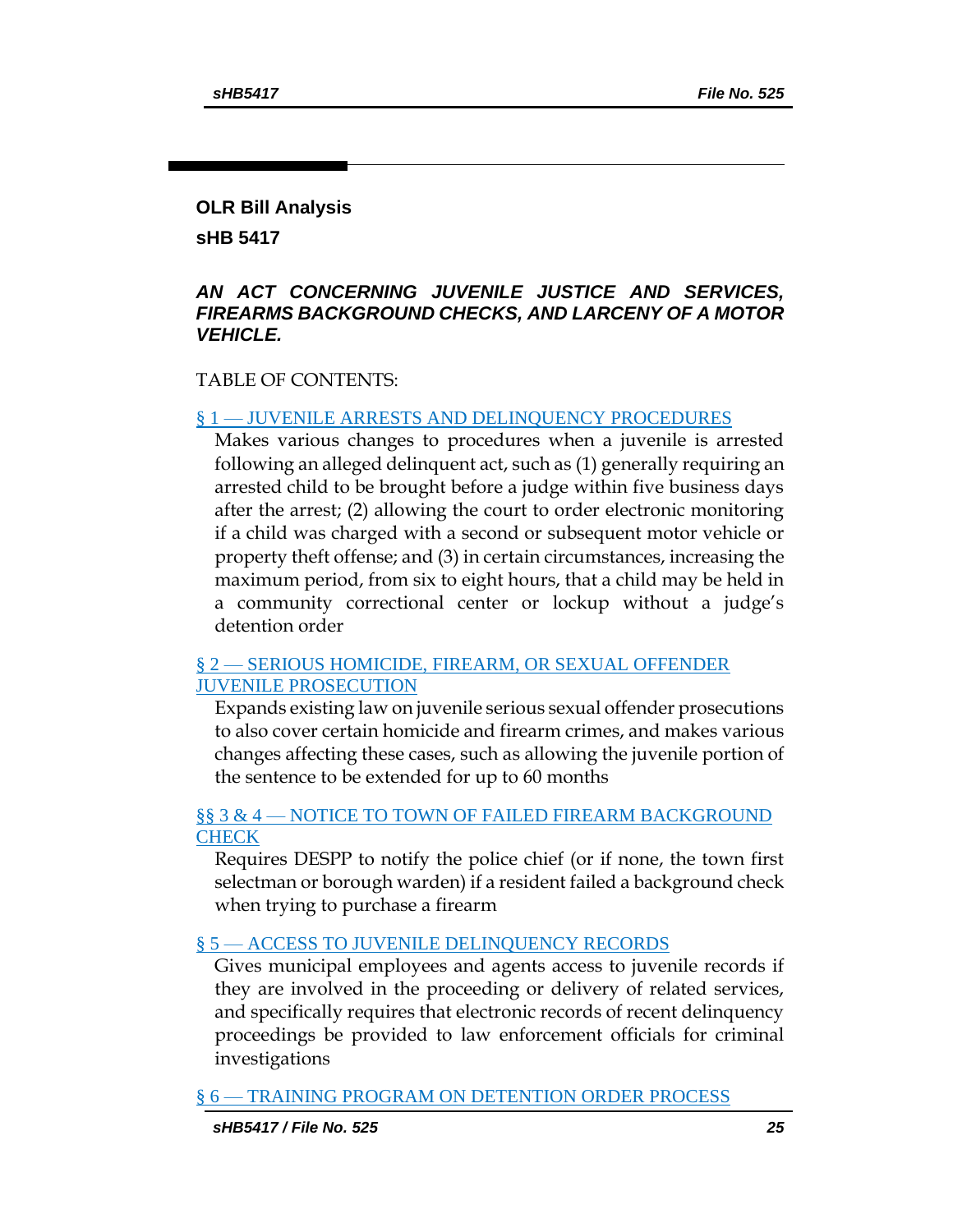Require[s the chief state's attorney to develop and implement a](#page-31-3)  [training program on the juvenile detention application process for](#page-31-3)  [prosecutors and most peace officers](#page-31-3)

### § 7 — [DETENTION REQUEST FORMS AND DATA](#page-32-0)

[Requires prosecutors, not just the police, to attach the official court](#page-32-1)  [detention form to the summons when requesting a detention order](#page-32-1)  [for a child; requires prosecutors and the police, not just the judicial](#page-32-1)  [branch, to compile data on detention order requests](#page-32-1)

# §§ 8-10 & 13-18 — [LARCENY OF A MOTOR VEHICLE](#page-32-2)

[Establishes a new penalty structure for larceny of a motor vehicle,](#page-32-3)  with graduated penalties [based on whether it is a first or subsequent](#page-32-3)  [offense, rather than based on the vehicle's value as under current law](#page-32-3)

#### § 11 — [DCF AND CSSD REPORT ON TRANSFER OF JUVENILE](#page-33-0)  [SERVICES](#page-33-0)

[Requires DCF and CSSD to report on the transfer of juvenile](#page-33-1)  [delinquency services from DCF to the judicial branch under PA 18-31](#page-33-1)

# § 12 — [CSSD REPORT ON JUVENILE JUSTICE](#page-34-0) ISSUES

[Requires CSSD to review certain juvenile justice issues, such as the](#page-34-1)  [effectiveness of pretrial diversionary programs, and report on its](#page-34-1)  [review to the Judiciary Committee by December 31, 2022](#page-34-1)

#### §§ 19-21 — [APPROPRIATIONS TO JUDICIAL DEPARTMENT AND](#page-34-2)  [DESPP](#page-34-2)

[Makes three General Fund appropriations in FY 23, including two to](#page-34-3)  [the Judicial Department \(\\$2 million total\) and one to DESPP \(\\$1](#page-34-3)  [million\) for specified juvenile justice-related purposes](#page-34-3)

# **SUMMARY**

This bill makes various changes to juvenile justice-related laws, such as (1) changing various procedures when a child is arrested for an alleged delinquent act, (2) expanding an existing law on juvenile serious sexual offender prosecutions to also cover certain homicide and firearm crimes, and (3) appropriating \$3 million in FY 23 for specified juvenile justice-related purposes.

The bill also (1) establishes a new penalty structure for larceny of a motor vehicle and (2) requires the Department of Emergency Services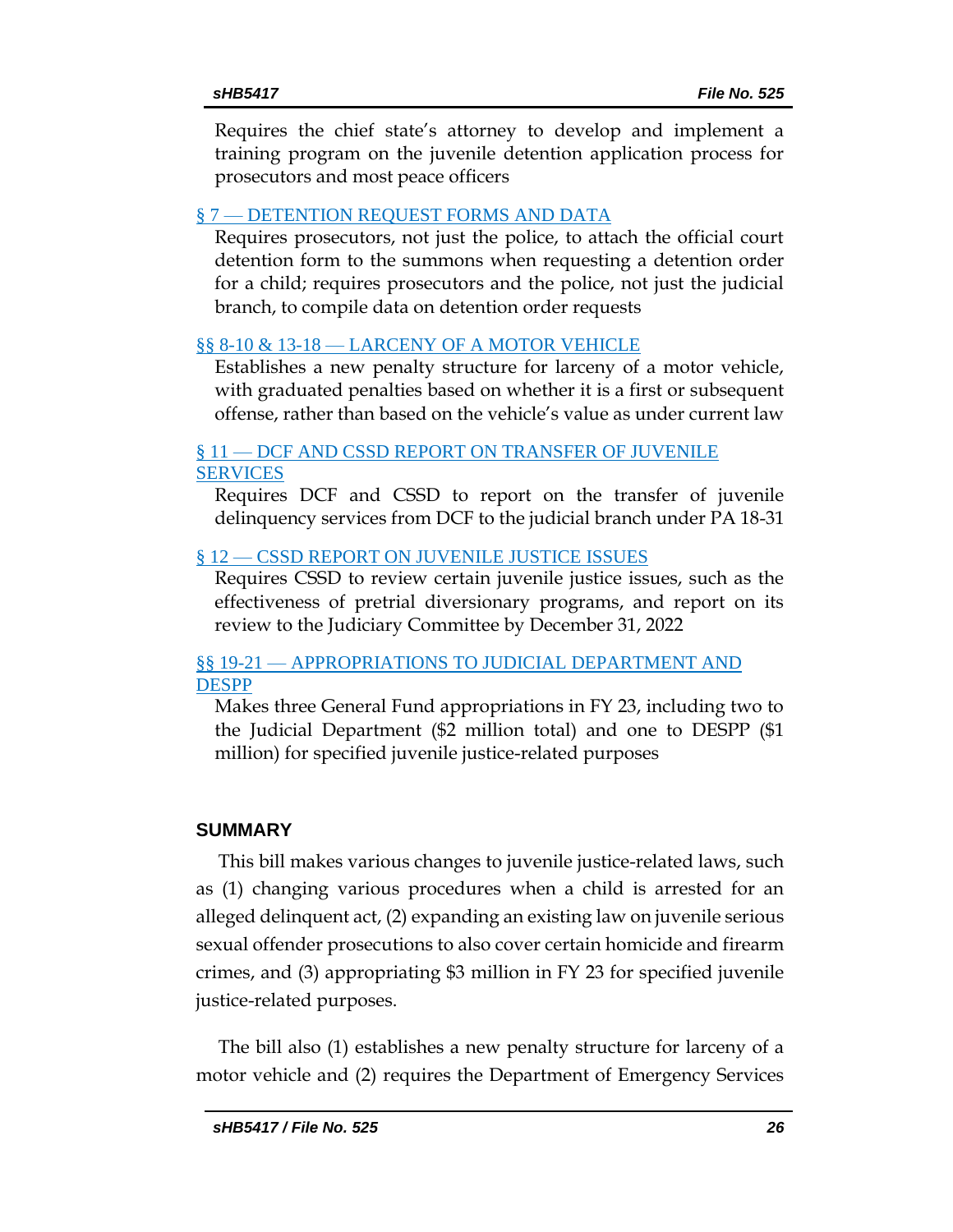and Public Protection (DESPP) to notify the municipality if a resident failed a background check when trying to purchase a firearm.

EFFECTIVE DATE: October 1, 2022, except upon passage for the Department of Children and Families (DCF)/Court Support Services Division (CSSD) and CSSD reports (§§ 11 & 12); July 1, 2022, for the FY 23 appropriations (§§ 19-21); and April 1, 2023, for the provisions on access to juvenile delinquency records (§ 5).

#### <span id="page-26-0"></span>**§ 1 — JUVENILE ARRESTS AND DELINQUENCY PROCEDURES**

<span id="page-26-1"></span>*Makes various changes to procedures when a juvenile is arrested following an alleged delinquent act, such as (1) generally requiring an arrested child to be brought before a judge within five business days after the arrest; (2) allowing the court to order electronic monitoring if a child was charged with a second or subsequent motor vehicle or property theft offense; and (3) in certain circumstances, increasing the maximum period, from six to eight hours, that a child may be held in a community correctional center or lockup without a judge's detention order*

#### *Initial Court Appearance Following Arrest (§ 1(a))*

The bill requires a child arrested for a delinquent act to be brought before a Superior Court judge within five business days after the arrest, unless required sooner under existing law.

As described below, if a child is detained in a juvenile residential center after an arrest, existing law requires a court hearing on the next business day to determine whether to continue the detention.

# *Assessment for Service Needs (§ 1(b))*

Under the bill, if there is probable cause to believe that an arrested child committed the acts alleged, the court may consider if the child should be assessed for services. If so, the (1) assessment must occur within two weeks after the child's arraignment and (2) child has the right to counsel during the assessment.

# *GPS Monitoring (§ 1(c))*

The bill allows judges to order electronic monitoring of an arrested child who is (1) charged with a second or subsequent motor vehicle or property theft delinquency offense and (2) released into the custody of his or her parent or guardian (or another suitable person or agency).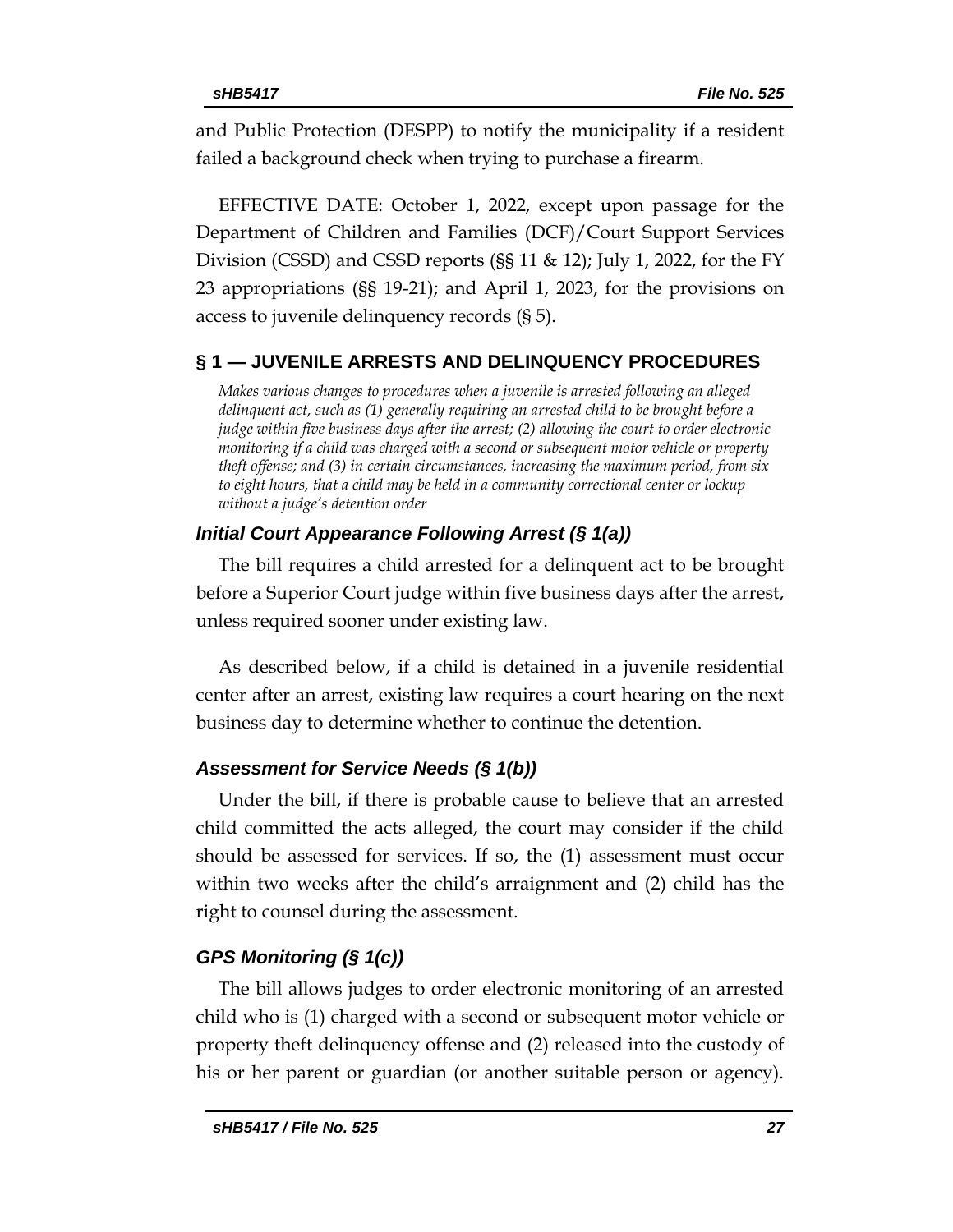This monitoring, through a global positioning system (GPS) device, continues until the case concludes. If the child fails to comply with the monitoring order, he or she must be immediately detained.

For this purpose, a motor vehicle delinquency offense includes:

- 1. operating or using a vehicle, or causing the vehicle to be used or operated, without the owner's consent;
- 2. 1st or 2nd degree criminal trover (i.e., wrongful taking that results in damages) when it involves a motor vehicle; and
- 3. larceny of a motor vehicle.

#### *Juvenile Detention Decision Before Hearing (§ 1(c))*

Existing law sets conditions under which a judge, upon application of the arresting officer, may order an arrested child to be placed in a juvenile residential center. The bill eliminates the current condition that the judge determine that there is no appropriate less restrictive alternative available. Instead, the judge must determine that detention is more reasonable than an appropriate less restrictive alternative.

The bill also requires a judge who declines to order detention to articulate the reasons why, within 48 hours of that decision.

By law, if the judge issues a detention order, there must be a hearing on the next business day following the child's arrest to determine whether the detention should continue. One condition for this continued detention is that there is no less restrictive alternative available. If the detention order is upheld, the child must receive another hearing at least every seven days to determine whether to continue the detention (CGS § 46b-133(j)).

#### *Maximum Hold Period Pending a Detention Order (§ 1(e))*

Under some circumstances, the bill increases, from six to eight hours, the maximum period that a child may be held in a community correctional center or lockup without a judge's detention order. This longer period applies if the officer has (1) applied for a detention order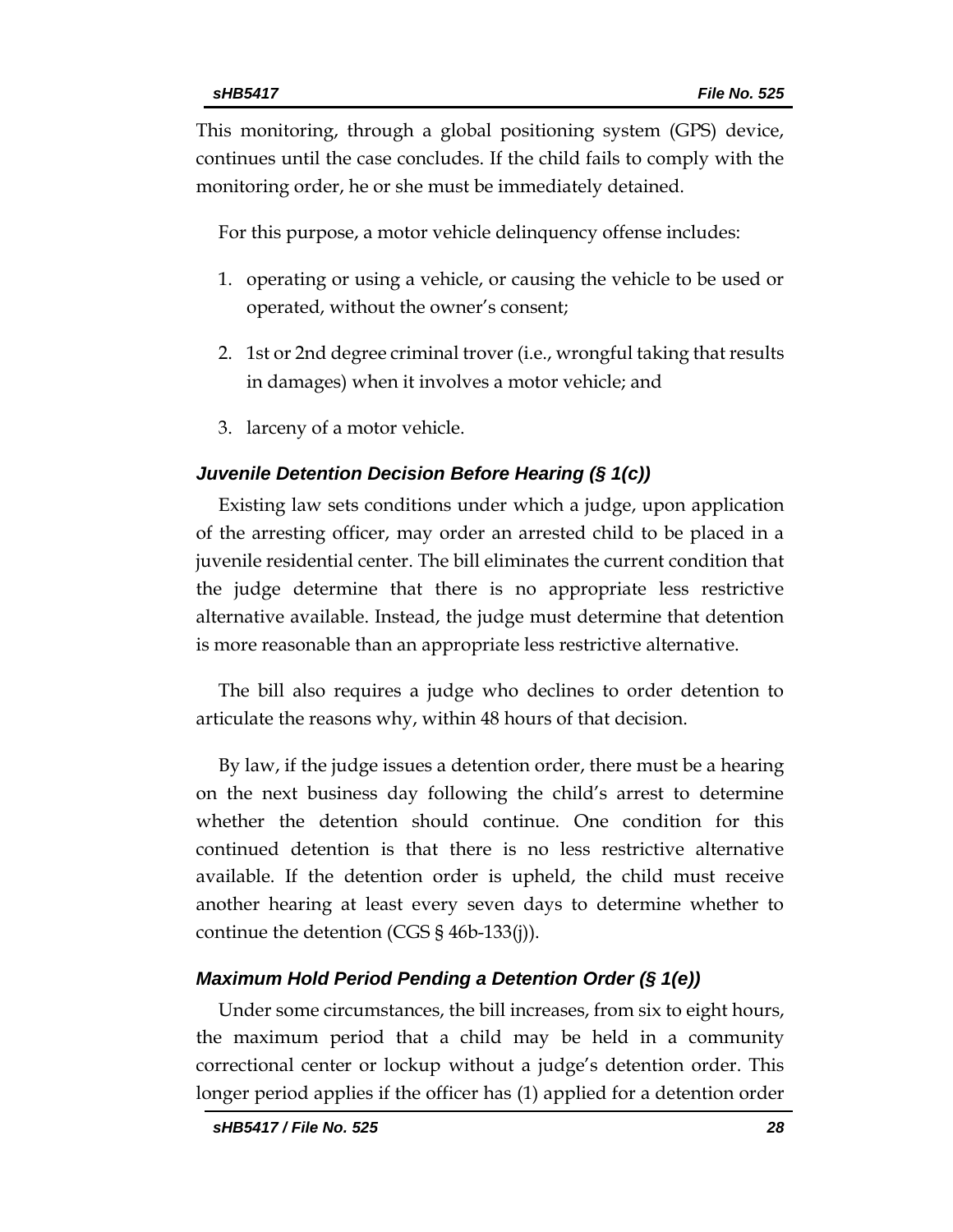but the judge has not yet ruled on it or (2) been unable to contact the child's parent or guardian.

### <span id="page-28-0"></span>**§ 2 — SERIOUS HOMICIDE, FIREARM, OR SEXUAL OFFENDER JUVENILE PROSECUTION**

<span id="page-28-1"></span>*Expands existing law on juvenile serious sexual offender prosecutions to also cover certain homicide and firearm crimes, and makes various changes affecting these cases, such as allowing the juvenile portion of the sentence to be extended for up to 60 months*

Existing law allows a prosecutor to ask the court to designate a proceeding as a "serious sexual offender prosecution" when a juvenile is referred for a sexually related crime and the case is not transferred to adult court. The sentencing for juveniles convicted under this designation must include certain components beyond standard sentencing, including at least five years of "special juvenile probation" consisting of supervision by a juvenile probation officer until age 18 and an adult probation officer after that. If the juvenile does not waive the right to a jury trial, the case must be transferred to adult court where he or she must stand trial as an adult.

The bill expands this law to include certain homicide or firearm related crimes and renames the designation as a "serious homicide, firearm, or sexual offender prosecution." The bill makes various other changes affecting these cases, such as (1) allowing the juvenile portion of the sentence to be extended for up to 60 months and (2) raising the evidence threshold for the prosecutor to show that this designation serves the public safety.

#### *Scope (§ 2(b))*

Under existing law, a prosecutor can request this case designation for any crimes of a sexual nature that are adjudicated in juvenile court. The bill allows prosecutors to also request this designation for the following crimes adjudicated in juvenile court:

- 1. murder;
- 2. 1st degree manslaughter;
- 3. 2nd degree manslaughter with a firearm;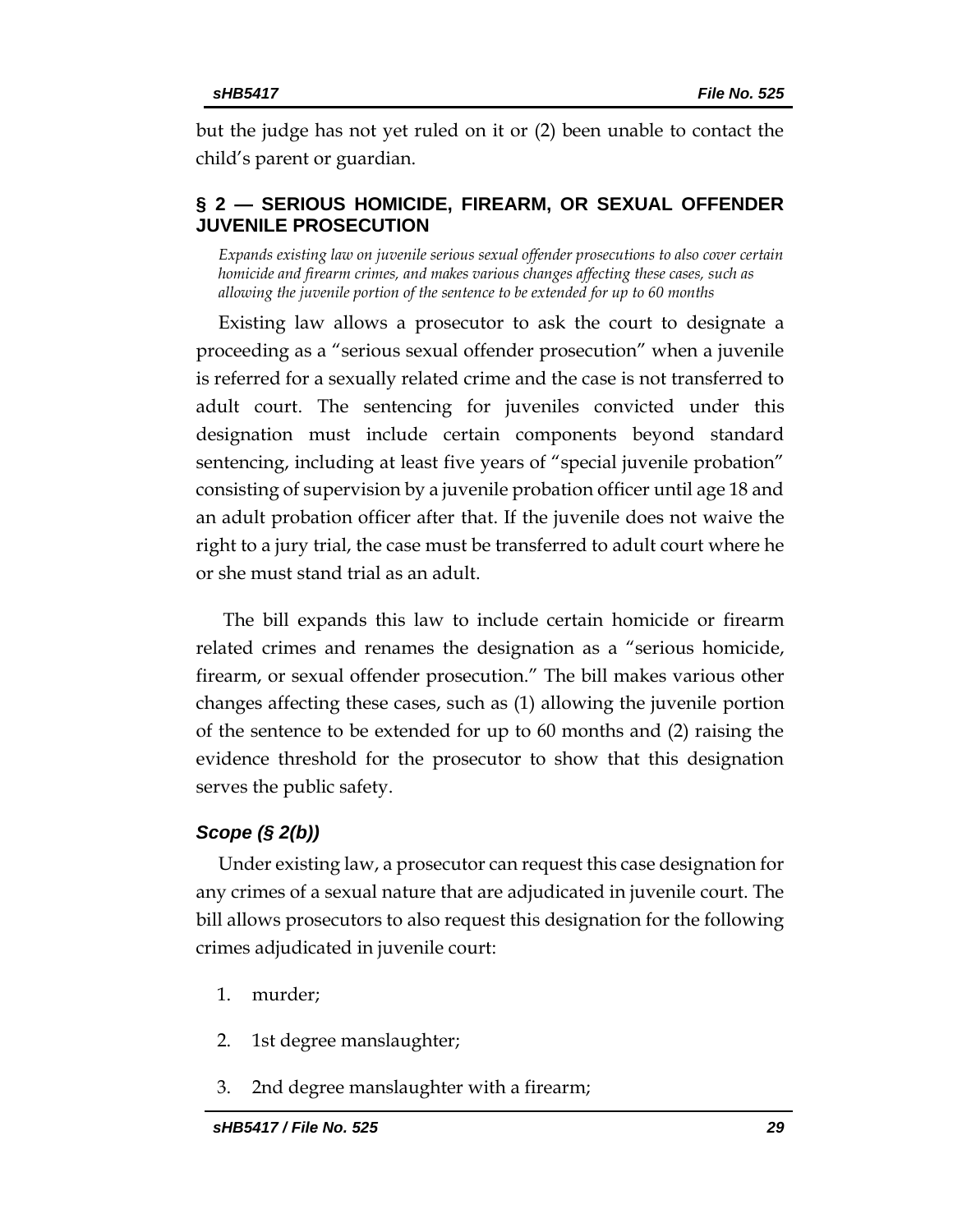- 4. 1st degree assault, if the violation involved a firearm;
- 5. 2nd degree assault with a firearm;
- 6. 2nd degree assault with a firearm of an elderly, blind, disabled, or pregnant person or person with intellectual disability;
- 7. 1st or 2nd degree kidnapping with a firearm;
- 8. 1st degree burglary, if the violation involved a firearm;
- 9. 2nd or 3rd degree burglary with a firearm;
- 10. robbery of an occupied motor vehicle, if the violation involved a firearm; or
- 11. stealing a firearm.

#### *Court Hearing on Designation Request (§ 2(c))*

Under existing law, after a prosecutor requests this case designation, the court must hold a hearing to decide whether to grant the request.

Current law requires the court to grant the request if the prosecutor shows by a preponderance of the evidence that this designation will serve public safety. The bill (1) raises this evidence threshold to "clear and convincing" and (2) also requires a court finding of probable cause that the child committed the crime.

Under existing law, the court's decision is not immediately appealable.

#### *Sentencing (§ 2(d))*

Under current law, if the juvenile is convicted or pleads guilty, the court must sentence him or her (1) under the standard juvenile sentencing provisions, (2) to at least five years of special juvenile probation beginning on his or her release from placement, and (3) under the standard adult sentencing provisions with the sentence stayed as long as the juvenile does not violate the sentencing conditions imposed or commit another crime. The bill also allows the sentence under the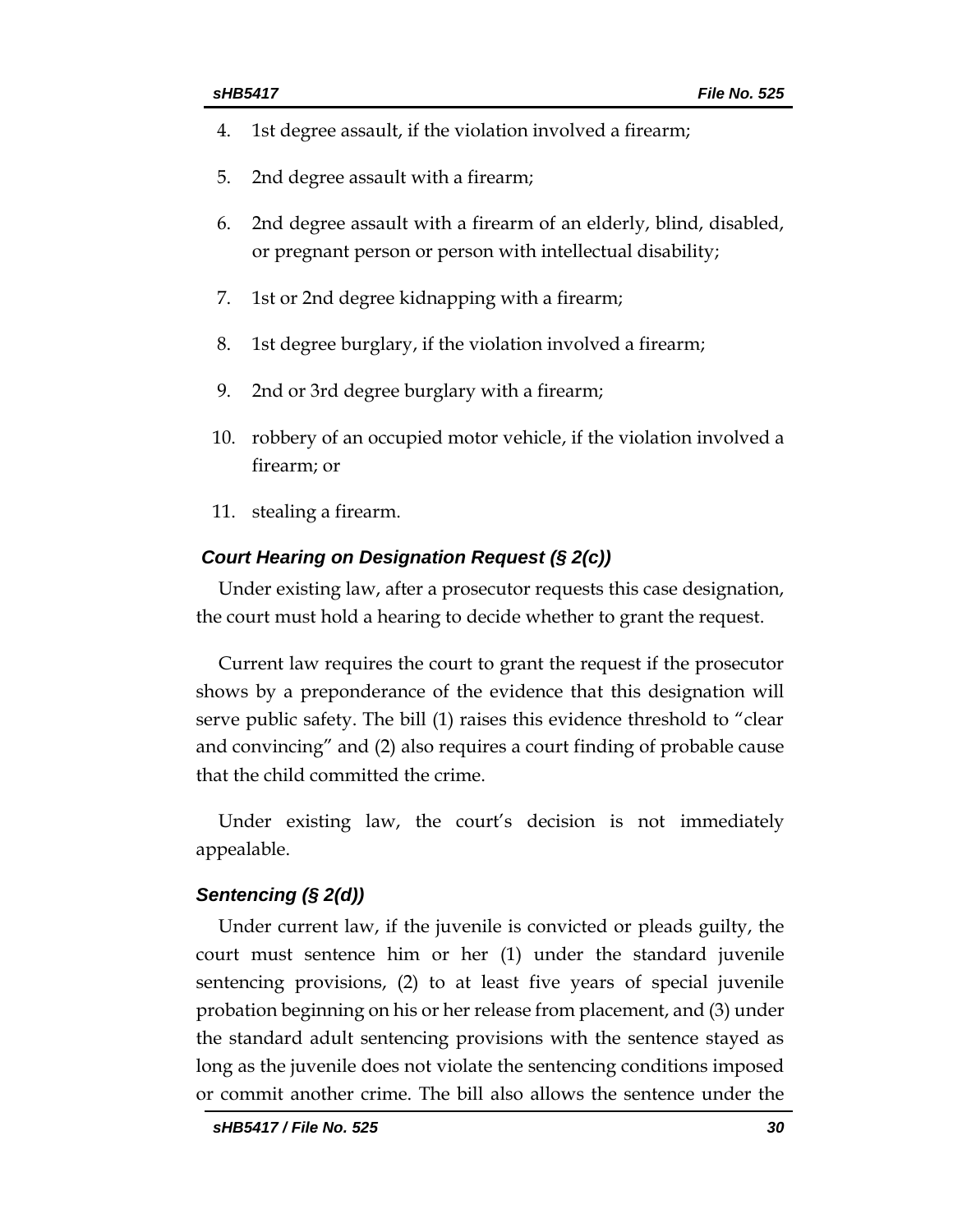standard juvenile sentencing provisions to be extended for up to 60 months.

#### *Sentencing Condition Violations or Subsequent Crimes (§ 2(e))*

In these cases, current law authorizes the court, without notice, to order a juvenile to be taken into custody whenever it appears that he or she violated the conditions of the sentence or committed a new crime. The bill instead requires probable cause of this violation or crime before the juvenile may be taken into custody. It also requires the court, if deciding to order the child into custody, to do so by issuing an arrest warrant.

Under existing law, if this violation or crime occurred while the person is still under age 18, it is handled by the juvenile court; otherwise it is handled by the adult criminal court. If handled by the juvenile court, that court must notify the child, parent or guardian, and attorney, if any, of the alleged reasons for lifting the stay on the adult sentence. The juvenile has the right to a hearing to challenge those reasons.

After the hearing, if the court finds that the juvenile violated the conditions or committed a new crime, existing law requires the court to order the juvenile to serve a sentence not exceeding the adult sentence, unless it finds mitigating circumstances to continue the stay. The bill also requires the court to order this, unless there are mitigating circumstances, if it finds by clear and convincing evidence that the community's best interest cannot be served by the juvenile's continued court supervision or supervision in the community.

Under existing law, the juvenile must receive credit for any time served in a juvenile facility.

#### <span id="page-30-0"></span>**§§ 3 & 4 — NOTICE TO TOWN OF FAILED FIREARM BACKGROUND CHECK**

<span id="page-30-1"></span>*Requires DESPP to notify the police chief (or if none, the town first selectman or borough warden) if a resident failed a background check when trying to purchase a firearm*

By law, before a handgun sale or transfer, the buyer or transferee generally must complete a DESPP-prescribed application. As part of this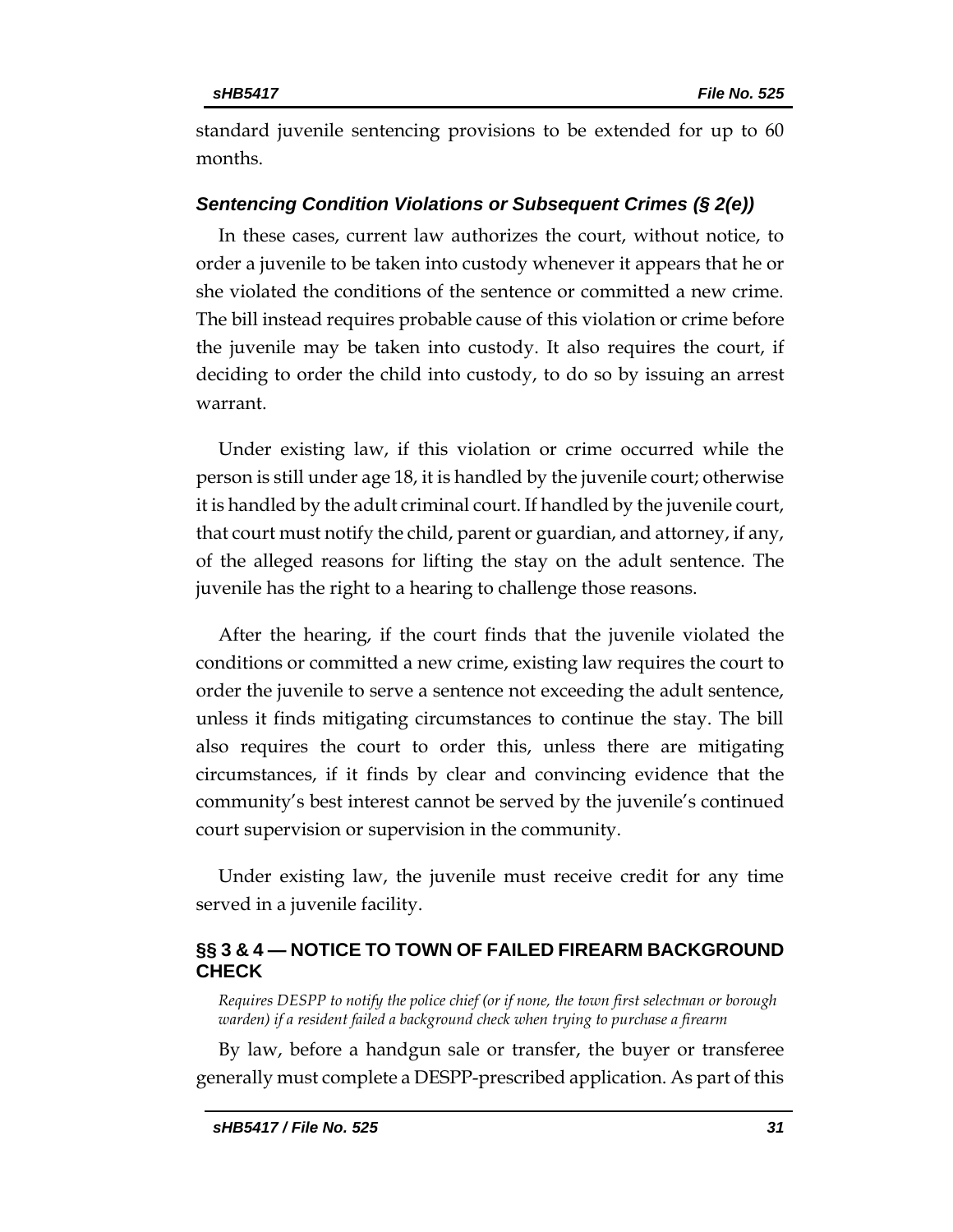process, DESPP must conduct a national instant criminal background check and make a reasonable effort to determine whether there is any reason to disqualify the person from possessing a handgun. Similar requirements apply for long gun sales or transfers (for long guns, the law requires DESPP to make every effort, including conducting the background check, to assess the person's eligibility to receive the gun).

Under the bill, if DESPP denies the transaction, the commissioner must notify the municipality that (1) there is a reason that prohibits the person from possessing a handgun or (2) the person is not eligible to receive a long gun, as applicable. Specifically, DESPP must notify the police chief where the person lives, or if none, the town first selectman or borough warden.

#### <span id="page-31-0"></span>**§ 5 — ACCESS TO JUVENILE DELINQUENCY RECORDS**

<span id="page-31-1"></span>*Gives municipal employees and agents access to juvenile records if they are involved in the proceeding or delivery of related services, and specifically requires that electronic records of recent delinquency proceedings be provided to law enforcement officials for criminal investigations*

The bill gives municipal agency employees, and their authorized agents, the same access to juvenile delinquency case records as already applies to state or federal employees or agents. This access extends to employees or agents involved in the (1) delinquency proceedings, (2) direct provision of services to the child, or (3) delivery of court diversionary programs.

By law, certain municipal employees already have access to these records, such as law enforcement officials for legitimate criminal investigations.

The bill also requires that case records (including arrest records) for juvenile delinquency proceedings for the past 90 days be available electronically to state and municipal law enforcement officials conducting criminal investigations.

#### <span id="page-31-2"></span>**§ 6 — TRAINING PROGRAM ON DETENTION ORDER PROCESS**

<span id="page-31-3"></span>*Requires the chief state's attorney to develop and implement a training program on the juvenile detention application process for prosecutors and most peace officers*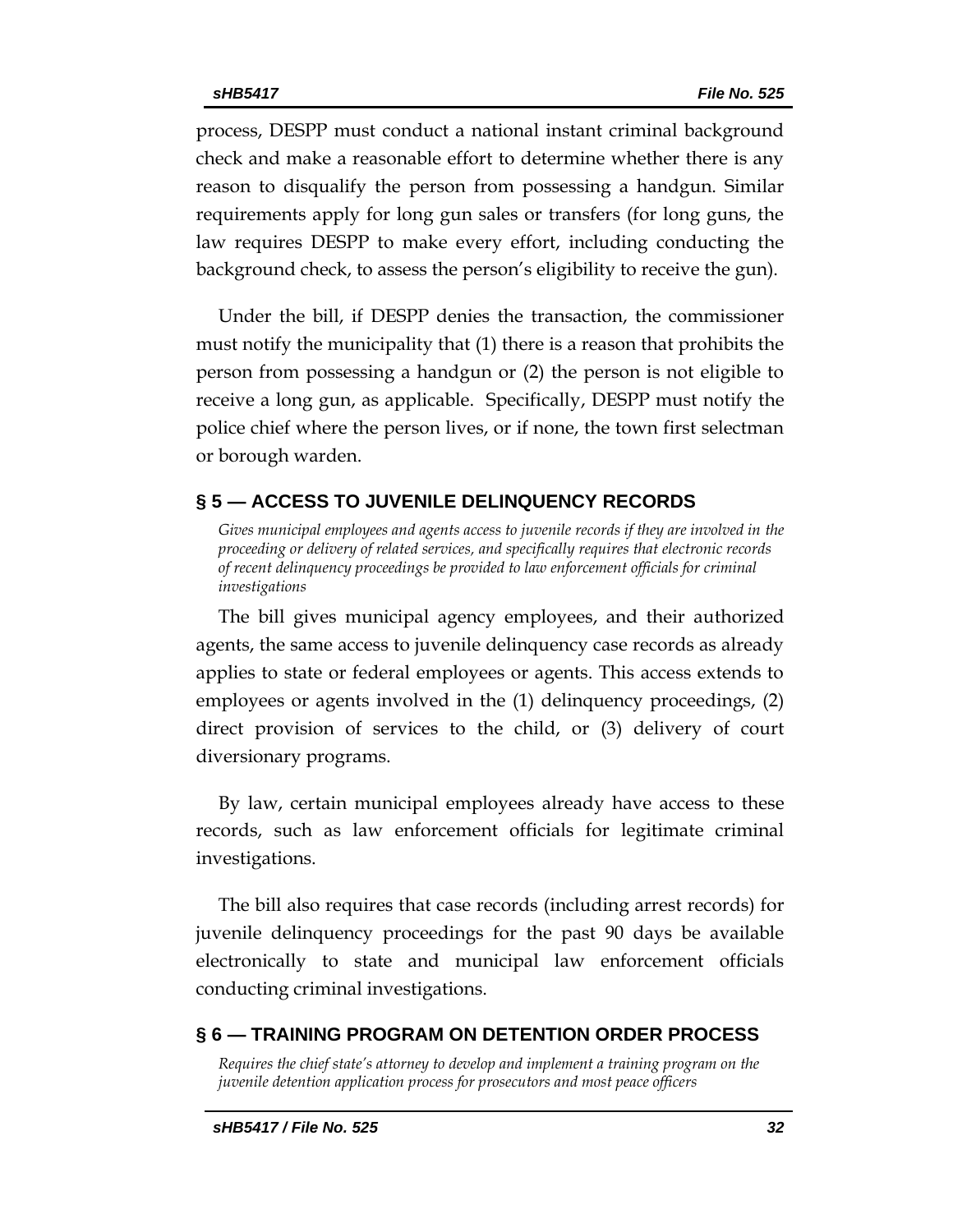The bill requires the chief state's attorney to develop and implement a training program on a uniform process to apply for detention orders for arrested juveniles.

It requires all prosecutorial officials and peace officers, except for judicial marshals, to complete the training program as directed by the chief state's attorney. The chief state's attorney must (1) administer the program to these people, (2) set the manner and frequency for them to complete the program, and (3) update the program as necessary.

#### <span id="page-32-0"></span>**§ 7 — DETENTION REQUEST FORMS AND DATA**

<span id="page-32-1"></span>*Requires prosecutors, not just the police, to attach the official court detention form to the summons when requesting a detention order for a child; requires prosecutors and the police, not just the judicial branch, to compile data on detention order requests*

Existing law requires law enforcement officers who request a detention order for an arrested child to attach, along with the summons, a copy of the completed form to detain prescribed by the Office of the Chief Court Administrator. The bill extends this requirement to prosecutorial officials who seek these orders.

Existing law requires the judicial branch to compile data on law enforcement officers' requests for these court orders. The bill also requires the Division of Criminal Justice, State Police, and municipal police departments to compile this data.

By law, the judicial branch must (1) sort the data by judicial district, (2) categorize it based on how many requests were made and denied, and (3) annually report it to the Judiciary Committee.

#### <span id="page-32-2"></span>**§§ 8-10 & 13-18 — LARCENY OF A MOTOR VEHICLE**

<span id="page-32-3"></span>*Establishes a new penalty structure for larceny of a motor vehicle, with graduated penalties based on whether it is a first or subsequent offense, rather than based on the vehicle's value as under current law*

The bill sets a new penalty structure for larceny of a motor vehicle. It provides for graduated penalties based on whether the person has prior convictions for this crime, rather than based on the value of the vehicle as under current law. These changes result in a lower penalty for a first offense than under current law; the penalty for subsequent offenses may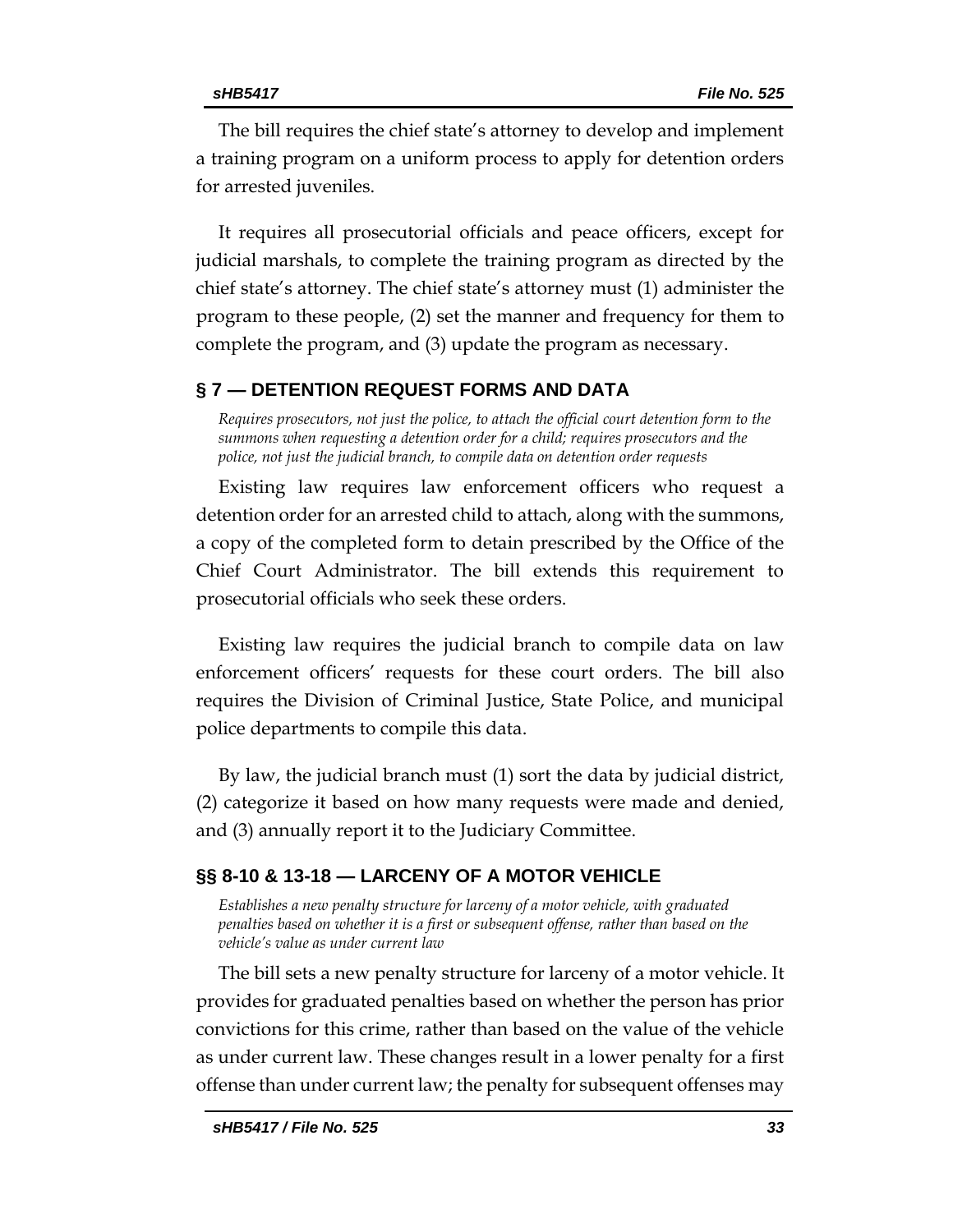differ from current law, depending on the vehicle's value.

The bill does so by creating a separate crime of larceny of a motor vehicle, punishable as follows:

- 1. a first offense is a class A misdemeanor, punishable by up to 364 days in prison, a fine of up to \$2,000, or both;
- 2. a second offense is a class C felony, punishable by up to 10 years in prison, a fine of up to \$10,000, or both; and
- 3. a subsequent offense is a class B felony, punishable by up to 20 years in prison, a fine of up to \$15,000, or both.

Under current law, larceny of a motor vehicle is classified as follows based on the vehicle's value:

- 1. over \$20,000: 1st degree larceny, a class B felony;
- 2. over \$10,000 to \$20,000: 2nd degree larceny, a class C felony; and
- 3. \$10,000 or less: 3rd degree larceny, a class D felony, punishable by up to five years in prison, a fine of up to \$5,000, or both.

By law, if a person commits robbery of an occupied motor vehicle knowing that it is occupied, there is a three-year mandatory prison sentence in addition to the sentence for the underlying crime (CGS § 53a-136a).

The bill also makes related technical and conforming changes.

# <span id="page-33-0"></span>**§ 11 — DCF AND CSSD REPORT ON TRANSFER OF JUVENILE SERVICES**

<span id="page-33-1"></span>*Requires DCF and CSSD to report on the transfer of juvenile delinquency services from DCF to the judicial branch under PA 18-31*

PA 18-31 transferred, from DCF to the judicial branch, legal authority over any child who was committed to DCF as delinquent pursuant to a juvenile court order entered before July 1, 2018.

The bill requires the DCF commissioner and the CSSD executive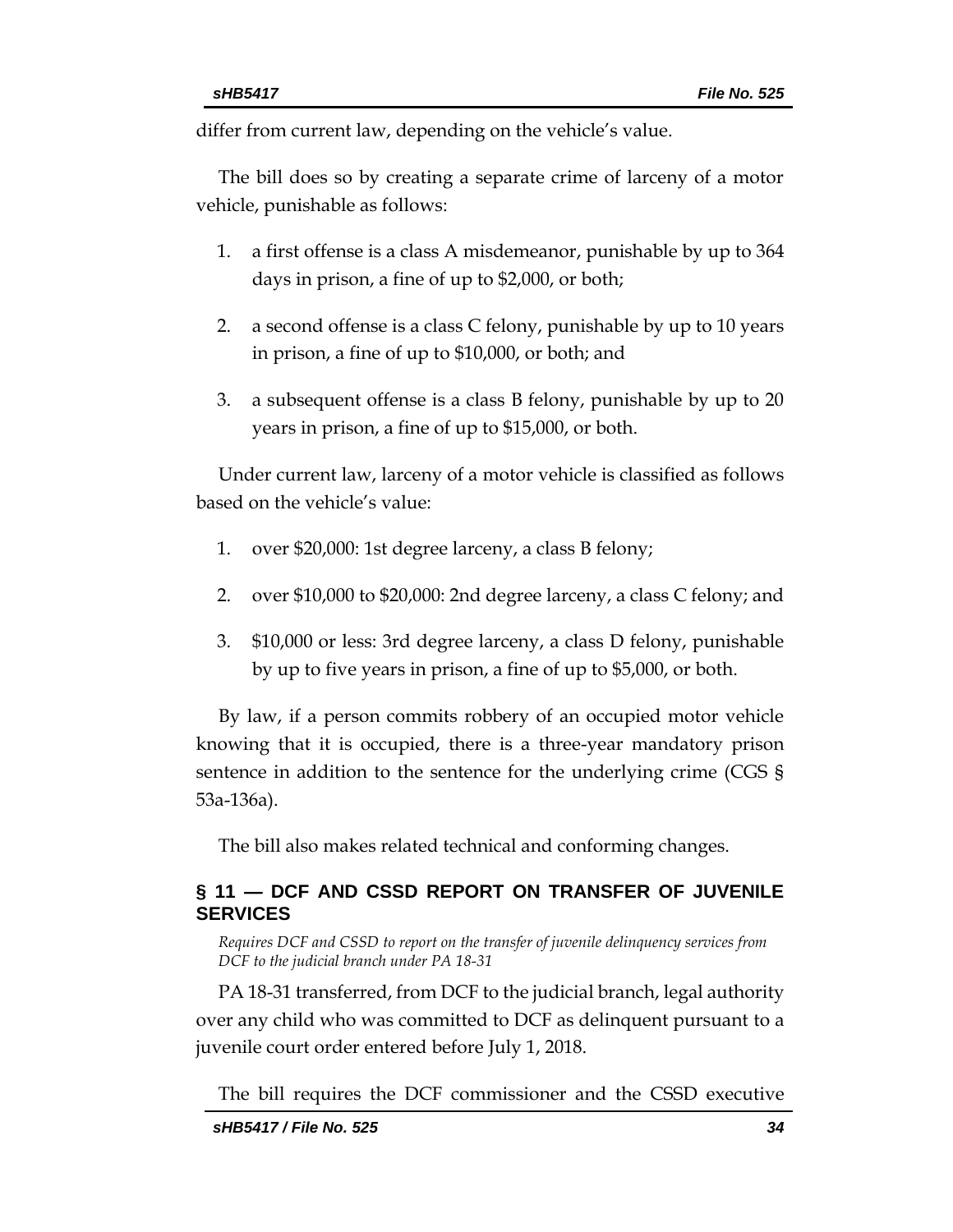director to identify each juvenile delinquency or juvenile justice service that DCF provided to children at the time of PA 18-31's passage. They must determine how DCF transferred these services to CSSD and identify any services that were merged with other services, eliminated, or otherwise not transferred.

Under the bill, the commissioner and executive director must report their findings to the Judiciary Committee by December 31, 2022.

#### <span id="page-34-0"></span>**§ 12 — CSSD REPORT ON JUVENILE JUSTICE ISSUES**

<span id="page-34-1"></span>*Requires CSSD to review certain juvenile justice issues, such as the effectiveness of pretrial diversionary programs, and report on its review to the Judiciary Committee by December 31, 2022*

The bill requires the CSSD executive director, within 30 days after the bill's passage, to review the following:

- 1. juvenile probation officer staffing levels;
- 2. the name, number, location, and content of juvenile pretrial and diversionary programs and how effectively they reduce recidivism; and
- 3. the availability and efficiency of juvenile job training programs and juvenile drug treatment programs.

By December 31, 2022, the executive director must report to the Judiciary Committee on this review and any resulting legislative recommendations.

#### <span id="page-34-2"></span>**§§ 19-21 — APPROPRIATIONS TO JUDICIAL DEPARTMENT AND DESPP**

<span id="page-34-3"></span>*Makes three General Fund appropriations in FY 23, including two to the Judicial Department (\$2 million total) and one to DESPP (\$1 million) for specified juvenile justice-related purposes*

The bill makes three General Fund appropriations in FY 23, as follows:

1. \$1.25 million to the Judicial Department, for Juvenile Justice Outreach Services, for the purpose of expanding REGIONS (a